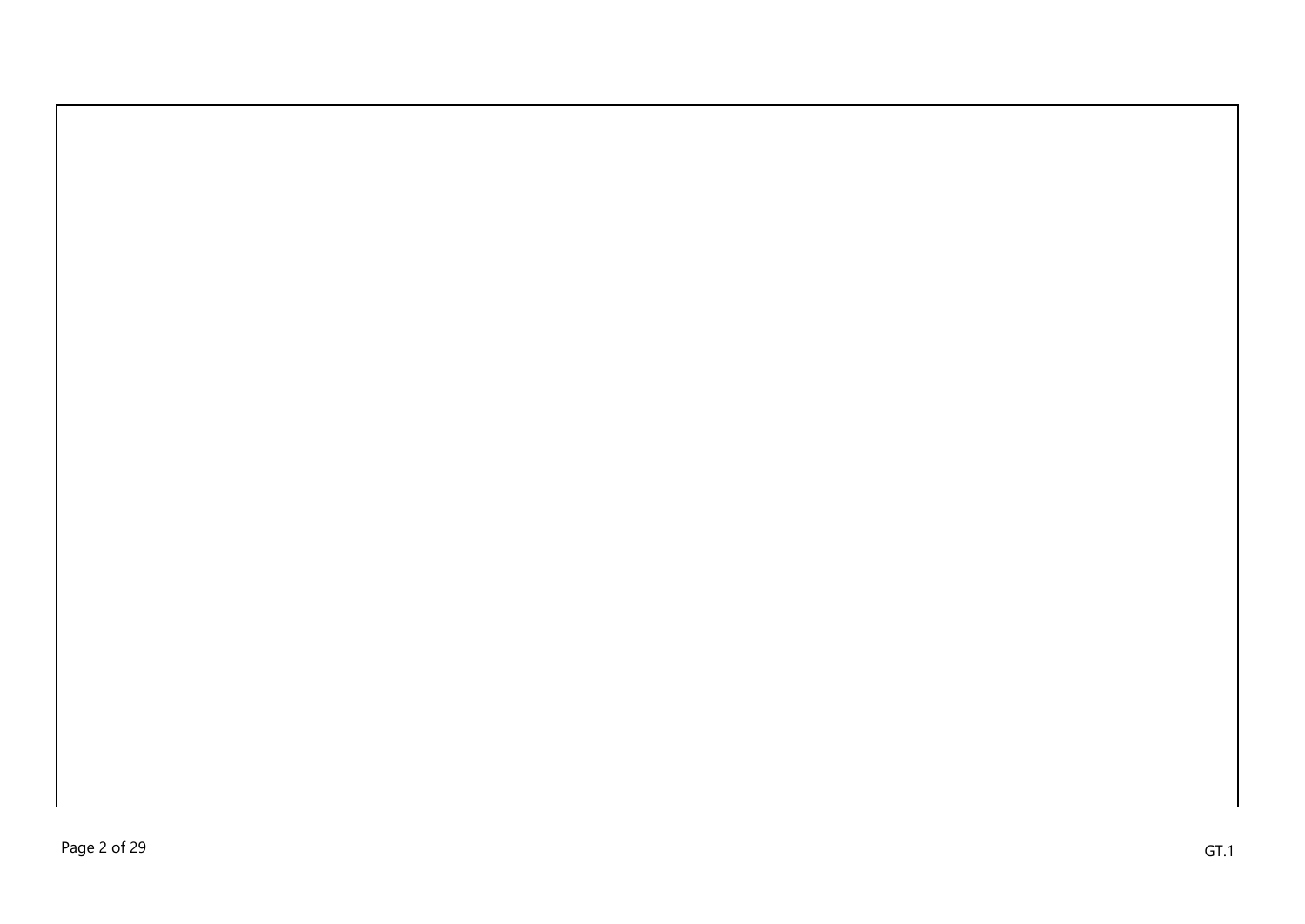| #              | Island        | House Name    | Name                       | Sex | National ID | ، ه ، بر <u>م</u>           | بىر ھ                                |
|----------------|---------------|---------------|----------------------------|-----|-------------|-----------------------------|--------------------------------------|
|                | Lh. Hinnavaru |               |                            |     |             |                             |                                      |
| 1              | Lh. Hinnavaru | Aaraamge      | Mohamed Ibrahim            | M   | A064560     | ږ وه ده<br>د تر د د         | כנסני נפינים                         |
| $\overline{2}$ | Lh. Hinnavaru | Aaraamge      | Ali Ibrahim                | M   | A111456     | پر پر ه پر<br>د تر پر پر    | ړې ره پر د                           |
| 3              | Lh. Hinnavaru | Aaraamge      | Aishath Maisa Mohamed      | F   | A223521     | پر پر ه ،<br>د تر د د       | ورشك ورث وردور                       |
| 4              | Lh. Hinnavaru | Aazaadhuge    | Aishath Shifa              | F   | A103043     | ږ د و ،<br>د ځ تر و         | د ديدة عبرً<br>م                     |
| 5              | Lh. Hinnavaru | Abhareege     | Ina Umar                   | F   | A040602     | ره رسمي<br>پره سرپري        | ورنش ورو                             |
| 6              | Lh. Hinnavaru | Abhareege     | Mohamed Hassan Manik       | M   | A051090     | برەر<br>ئەھرىپرى            | כנסנכה הביתורית                      |
| $\overline{7}$ | Lh. Hinnavaru | Abhareege     | Sanfa Hassan               | F   | A070024     | رە<br>ئەھەرىپرى             | شەرىق ئەسكەنلەر                      |
| $\overline{8}$ | Lh. Hinnavaru | Abhareege     | Aishath Wafa Mohamed Manik | F   | A074096     | برەبە<br>مەھرىپرى           | و مشور و و دره دور در                |
| $ 9\rangle$    | Lh. Hinnavaru | Abhareege     | Hamdhulla Umar             | M   | A074111     | ره رسمي<br>پره رسمي         | بروترالله حرحير                      |
| 10             | Lh. Hinnavaru | Abhareege     | Ibrahim Mohamed Fulhu      | M   | A222415     | رە رىپرى<br>مەھ ئەمبرى      | دە ئەر دىرە دود                      |
| 11             | Lh. Hinnavaru | Abhareege     | Fathimath Mohamed Manik    | F   | A222428     | <br> دەئەرىپرى              | צף כם כמחכנקבית ו                    |
| 12             | Lh. Hinnavaru | Abhareege     | Abdulla Aruham             | M   | A222430     | ره رسمي<br>د گار سمبرد      | رەقراللە كەبرىرە                     |
| 13             | Lh. Hinnavaru | Ageedhuge     | Aminath Vijuha Easa Fulhu  | F   | A222262     | ېر په تور <sup>ي</sup><br>م | وموسمي ويحرش ويسترقر                 |
| 14             | Lh. Hinnavaru | Ajyadhu       | Aishath Majudha Aboobakuru | F   | A104246     | بر 2 پڑ تر<br>در تع         |                                      |
| 15             | Lh. Hinnavaru | Ajyadhu       | Abdul Ahadh Aboobakuru     | M   | A219599     | بر 2 بر 7<br>در تع مرک      | נס כסננכנדו כל<br>השניכת בשם מא      |
| 16             | Lh. Hinnavaru | Ajyadhu       | Abdul Rahmaan Aboobakuru   | M   | A219600     | بر 2 بر 7<br>در تع مرک      | נסכסנסטים נמנכב<br>גםנגיגיבית גםסטיג |
| 17             | Lh. Hinnavaru | Alamaage      | Aameen Ibrahim             | M   | A223288     | پەيرى                       | أدويثر أوه برباد                     |
| 18             | Lh. Hinnavaru | Alhivilla ge  | Ahmed Anis Ismail          | M   | A222628     | ر<br>د عرح محرم             | גפגב היינים השלהל                    |
| 19             | Lh. Hinnavaru | Alhivilla ge  | Aashiya Hassan             | F   | A222630     | ر<br>د د و و د              | گەشمەر كەسكەش                        |
| 20             | Lh. Hinnavaru | Asseyri Villa | Aminath Ahmed Fulhu        | F   | A154795     | <br>  د د عفوروځه           | و در در دود.<br>مرد شي مدرو تروند    |
| 21             | Lh. Hinnavaru | Asseyri Villa | Aishath Easa Fulhu         | F.  | A222594     | <br> رويسمبروځر             | وكرمشكم والمحوف                      |
| 22             | Lh. Hinnavaru | Asseyri Villa | Khadeeja Ahmed Fulhu       | F   | A222596     | ئەھمىسىسى ئىسىمىتىسى<br>    | ر پرچ در دود<br>زمړنځ درگرونونو      |
| 23             | Lh. Hinnavaru | Asseyri Villa | Mariyam Ahmed Fulhu        | F   | A222602     | رە سەبىرە ب <sup>ى</sup> ر  | נסנס נסנככב<br>כמונכ הגבענט          |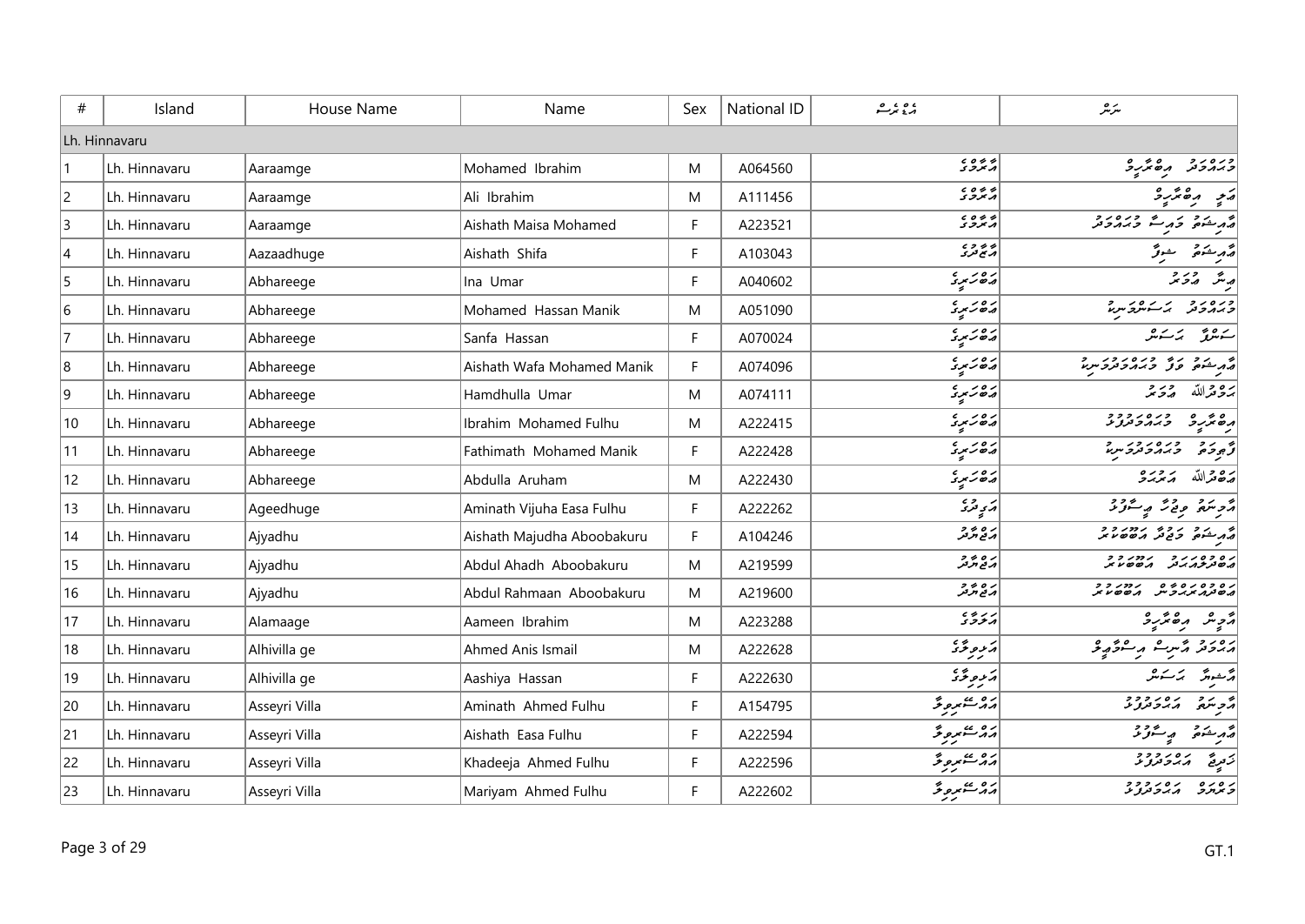| 24 | Lh. Hinnavaru | Asseyri Villa | Abdul Salam Ahmed             | M         | A342283 | <br>  د د مسموعه د                       | ره وه ر ره در ره در و<br>پره تربر سرگرد در برابر |
|----|---------------|---------------|-------------------------------|-----------|---------|------------------------------------------|--------------------------------------------------|
| 25 | Lh. Hinnavaru | Athiree Aage  | Nashfa Ibrahim Fulu           | F         | A078109 | <br>  په مو موړنۍ                        | يترشۇ مەھترىردىن                                 |
| 26 | Lh. Hinnavaru | Athiree Aage  | Riyasa Jaufaru                | F         | A082781 | أرمو بروي                                | ر در در<br>مخ د تو تر<br> برېژمگه                |
| 27 | Lh. Hinnavaru | Athiree Aage  | Nazeera Ibrahim Fulhu         | F         | A113747 | أروبروي                                  | ىتىرىت مەھترىردىز                                |
| 28 | Lh. Hinnavaru | Athiree Aage  | Aminath Umar                  | F         | A122819 | <br>  په مو مره د                        | ה בית ביב                                        |
| 29 | Lh. Hinnavaru | Athiree Aage  | Nishaan Ibrahim Fulhu         | M         | A223462 | <br>  په مو مره د                        | برېشش مەھترىرورو                                 |
| 30 | Lh. Hinnavaru | Athiree Aage  | Nishath Ibrahim               | ${\sf M}$ | A223468 | <br>  په مو مره د                        | سريشي مقتررة                                     |
| 31 | Lh. Hinnavaru | Athiree Aage  | Nadha Ibrahim                 | F         | A223501 | <br>  پرېو پېړۍ                          | يَرَوَّ مِنْ يُرْدِدُ                            |
| 32 | Lh. Hinnavaru | Athiree Aage  | Nadhwa Ibrahim Fulhu          | F         | A223504 | رَمو مرمَّز د                            | بردة مەھەر دود                                   |
| 33 | Lh. Hinnavaru | Athiree Aage  | Mariyam Rashma                | F         | A306151 | <br> ړه پرېږي                            | رەرە برشۇ                                        |
| 34 | Lh. Hinnavaru | Aujaaz        | Ibrahim Asad                  | M         | A214997 | ג כ ג ם<br>  ג ג ג ב                     | مصر و در مدد                                     |
| 35 | Lh. Hinnavaru | Aujaaz        | Abdulla Mirah                 | ${\sf M}$ | A214998 | ر و ده ه<br><i>م</i> در قع م             | أرة قرالله وبمربر                                |
| 36 | Lh. Hinnavaru | Aujaaz        | Fahuma Ahmed                  | F         | A214999 | ر و ده ه<br>مرمرم م                      | كروية مرورو                                      |
| 37 | Lh. Hinnavaru | Aujaaz        | Ubaidhulla Midhuyaan          | M         | A217395 | ر و ده ه<br><i>م</i> در قع م             | صصر قرالله ومرتزعه                               |
| 38 | Lh. Hinnavaru | Baadhusabaah  | Hussain Aboobakuru            | M         | A027157 | پر د بره و<br>ت <i>ق</i> تر ب            |                                                  |
| 39 | Lh. Hinnavaru | Baadhusabaah  | Zuhura Aboobakuru             | F         | A112842 | پر د بر پره<br><i>ه</i> نرستم <i>ه</i> ژ | ככל מממכר<br>אימי הססטיק                         |
| 40 | Lh. Hinnavaru | Baadhusabaah  | Abdulla Aboobakuru            | ${\sf M}$ | A115794 | پر د بره و<br>ت <i>ق</i> تر <i>ب</i> رت  | ره د الله مصموم                                  |
| 41 | Lh. Hinnavaru | Baadhusabaah  | Ahmed Asadh Abdulla           | M         | A221132 | ر و بر د ه<br>ت <i>ق</i> تر <i>ښخې</i> ر | ره رو بر عدد مقدالله                             |
| 42 | Lh. Hinnavaru | Badhalu       | Asma Ibrahim                  | F         | A221901 | ر ر د<br>ن <i>ن</i> فر                   | أراءة وهتربرة                                    |
| 43 | Lh. Hinnavaru | Bahaaruge     | Ahmed Arushad                 | ${\sf M}$ | A099702 | ر پر و ،<br>ن <i>خ</i> تر <sub>ک</sub>   | رەر دىرىد                                        |
| 44 | Lh. Hinnavaru | Bahaaruge     | Aishath Rushda                | F         | A099732 | ر پر و ،<br>ن <i>ن تر</i> بو             | أقرم شوه والمحمد المحمد                          |
| 45 | Lh. Hinnavaru | Bahaaruge     | Haleema Mohamed               | F         | A221432 | ر پر و ،<br>ن <i>ن</i> تر د              | يَجِرَّ وَيَدُومُو                               |
| 46 | Lh. Hinnavaru | Bahaaruge     | Abdulla Ashraf                | M         | A221489 | ر پر و ،<br>ن <i>نا تر</i> و             | رەقمەللە مەھىرو                                  |
| 47 | Lh. Hinnavaru | Bahaaruge     | Ibrahim Ahsan                 | ${\sf M}$ | A221492 | ر پر و ،<br>ن <i>نا تر</i> و             | رەپرىر مەسىر                                     |
| 48 | Lh. Hinnavaru | Bahaaruge     | Ismail Afzal                  | M         | A221493 | ر پر و ،<br>ن <i>ن تر</i> بو             | ر ھۇرو بەۋىنو                                    |
| 49 | Lh. Hinnavaru | Bandharu      | Haleemath Miusa Ibrahim Fulhu | F         | A223442 | ئەسرىترىتر                               | بروده ورئتم ره وروود                             |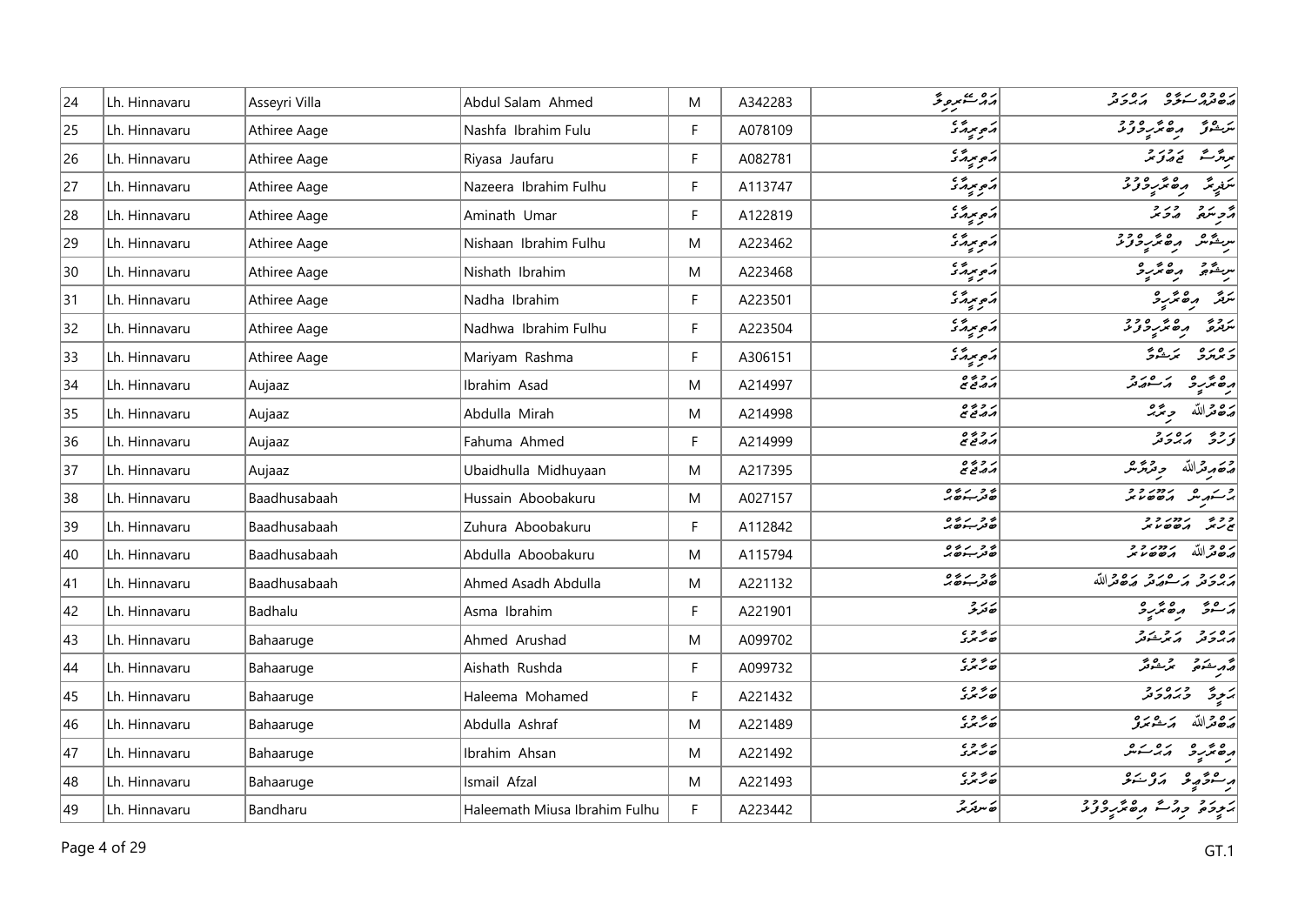| 50 | Lh. Hinnavaru | Bandharu          | Aishath Ibrahim Fulhu  | F         | A223859 | ر<br>ت <i>ه سرچر</i> پر                    | و د شوه ده د دود.<br>د د شوه د ه د دود د        |
|----|---------------|-------------------|------------------------|-----------|---------|--------------------------------------------|-------------------------------------------------|
| 51 | Lh. Hinnavaru | Binhimage         | Rugiyya Abdulla        | F         | A090697 | ھ مرگر دی<br>گر                            | <mark>حرية مركز مركات الله</mark>               |
| 52 | Lh. Hinnavaru | Binhimage         | Aishath Rifaa          | F         | A223016 | <br> حوشر پر تر ی                          | أقهر مشقرة المحموقر                             |
| 53 | Lh. Hinnavaru | Blaashamge        | Muhusina Adam Fulhu    | F         | A157594 | ە بۇ شەرى<br>ھۇشۇ <i>ر</i> ى               | په ره و د<br>پر ترو تو تر<br>چە بەسە پىگە       |
| 54 | Lh. Hinnavaru | Bodukaashige      | Mohamed Ibrahim        | M         | A032768 | پر دیمری                                   | כניסניב הפיציקיב                                |
| 55 | Lh. Hinnavaru | Bodukekurige      | Mohamed Ibrahim        | M         | A141293 | بر د ی د<br>می نام نیږي                    | ورەرو مەمرىر                                    |
| 56 | Lh. Hinnavaru | Bodukekurige      | Mariyam Shaha          | F         | A223620 | پر د ب د<br>ج د ما مرد                     | رەرە شەر                                        |
| 57 | Lh. Hinnavaru | Bodukekurige      | Aishath Nashaya        | F         | A321060 | پر د پ د<br>ج د مام مرد                    | م ديده مردم ديد.<br>م                           |
| 58 | Lh. Hinnavaru | Carnationmaage    | Aminath Shahida        | F         | A078651 | ر میں بھی دیا ہے<br>مائیں بھی بھی توجہ ی   | مُرْحِبَهُمْ ۖ شُرِيرٌ                          |
| 59 | Lh. Hinnavaru | Carnationmaage    | Ali Shanaan Ibrahim    | M         | A222584 | ر میں بھی دیا ہے<br>مائیں بھی بھی توجہ ی   | ړې شرشر ره ټر د                                 |
| 60 | Lh. Hinnavaru | Chaandhaneege     | Hashim Aboobakur       | M         | A027513 | ڭۇس <sub>ل</sub> رىترىپرىگە                | 77/77/7<br>ر<br>رگشوری                          |
| 61 | Lh. Hinnavaru | Chaandhaneege     | Ismail Aboobakuru      | M         | A120606 | كۇسىركىرىد                                 |                                                 |
| 62 | Lh. Hinnavaru | Chaandhaneege     | Aishath Udhuma Ismail  | F         | A223924 | كۇسىركىرىدىگە                              |                                                 |
| 63 | Lh. Hinnavaru | Chaandhaneege     | Ibrahim Zaeem Abdulla  | ${\sf M}$ | A223926 | كۇستىرسى                                   | رە ئرېز تمریز مەدرالله                          |
| 64 | Lh. Hinnavaru | Chaandhaneege     | Fathmath Anwaar Ismail | F         | A223933 | ڭرىس <i>قرىپى</i> دىگە                     | ومجادرة المستقار مسترجم                         |
| 65 | Lh. Hinnavaru | Crystal           | Ibrahim Mohamed        | M         | A043605 | 2 بېرىشقۇ ئى                               | גפת כגופנג                                      |
| 66 | Lh. Hinnavaru | Crystal           | Ahmed Mohamed          | M         | A072750 | ئۇبرىشقۇ                                   | נפנד בנסנד<br>הגבת בגהבת                        |
| 67 | Lh. Hinnavaru | Crystal           | Sana Mohamed           | F         | A158421 | ءُ مرِ سُقوَ ثَرُ                          | ر شهر وره رو<br>خوش وبرمارو                     |
| 68 | Lh. Hinnavaru | Crystal           | Yoosuf Mohamed         | M         | A223589 | ءُ مِرِ سُقءَ ثَرُ                         | و ره ر د<br>ح بر پر <del>ر</del> تر<br>دز مەسىر |
| 69 | Lh. Hinnavaru | Crystal           | lyaadh Asdhaq          | M         | A223602 | لابر شقۇ                                   | ەر ئەر ئەر ئەر ئەر ئەر                          |
| 70 | Lh. Hinnavaru | Daisymaage        | Haroon Ibrahim         | ${\sf M}$ | A011275 | پی پیچ دی<br>  پی پیچ تر <sub>ک</sub>      | ودود مقترره                                     |
| 71 | Lh. Hinnavaru | Dhaburudhdhoshuge | Guraisha Mohamed       | F         | A080132 | ر و و ه پو و پ<br>تر <i>ه بو</i> پر تر در  | ور وره درو                                      |
| 72 | Lh. Hinnavaru | Dhaganduthalhaage | Mohamed Shareef Umar   | ${\sf M}$ | A047012 | ر ر ر و ر د د<br>ترک سره ح لمری            | ورەرو خىرو درو                                  |
| 73 | Lh. Hinnavaru | Dhaganduthalhaage | Hassan Habeeb          | ${\sf M}$ | A074358 | ر ر ر و ر د د<br>ترک سره حوتر ی            | $rac{1}{2}$                                     |
| 74 | Lh. Hinnavaru | Dhaganduthalhaage | Sofa Hussain Fulhu     | F         | A122235 | د د سره د د د<br>  ترو سره بوتر د          | جۇ ئەسەر ھەر                                    |
| 75 | Lh. Hinnavaru | Dhaganduthalhaage | Akhtharunnisaau Ali    | F         | A223429 | ر ر ر و ر د د<br>ترک سره بح <sup>و</sup> ک | روروه سرعه محمو                                 |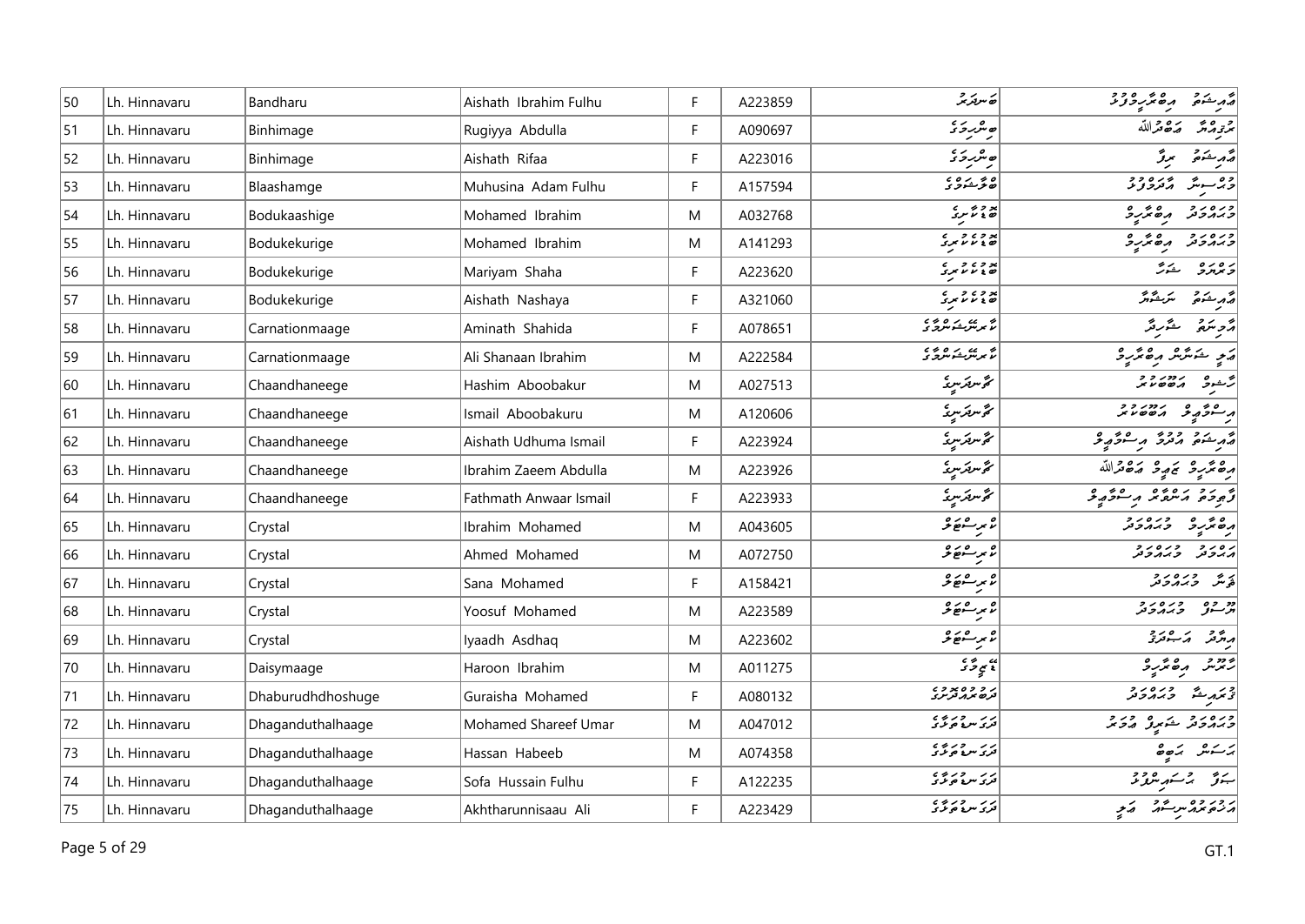| 76  | Lh. Hinnavaru | Dhaganduthalhaage        | Mohamed Hussain Fulhu       | M  | A223454 | ر ر په دره د د<br>اندې سره پونژۍ            | ورەرو جەمەرەدو                                                 |
|-----|---------------|--------------------------|-----------------------------|----|---------|---------------------------------------------|----------------------------------------------------------------|
| 77  | Lh. Hinnavaru | Dhanmaruge               | Ahmed Naveen                | M  | A223629 | ر ٥ ر ٥ ر<br>ترسر <del>ز</del> برز          | رەرو سَعِيش                                                    |
| 78  | Lh. Hinnavaru | Dhanmaruge               | Hawwa Jaudha                | F. | A223635 | ر ٥ ر ٥ ر<br>ترسر <del>ز</del> برز          | ره پر در<br>برگرمی مخ مرکز                                     |
| 79  | Lh. Hinnavaru | Dhanmaruge               | Abdulla Naveedh             | M  | A284000 | ر ہ ر د ،<br>ترسرچ بری                      | <mark>بر25</mark> لله<br>سرَهِ تر                              |
| 80  | Lh. Hinnavaru | Dhethandimaage           | Nadheema Ibrahim            | F  | A152484 | ې ئەھەر ئ <sup>ەي</sup> ب                   | تتبرد رەتمەد                                                   |
| 81  | Lh. Hinnavaru | Dhethandimaage           | Aishath Hassan Fulhu        | F  | A222320 | ې ئەركىسى <sub>غ</sub> ىرى<br>قرىئو سىر ق   | وگەرشىق بەسكەن ئەر                                             |
| 82  | Lh. Hinnavaru | Dhethandimaage           | Mohamed Mueen               | M  | A222323 | ە ئەسىم ئەسىمى<br>مەسىم                     | - دره در و و هر محمد برگر<br>  <i>د بر محمد</i> حم             |
| 83  | Lh. Hinnavaru | Dhethandimaage           | Ifraaz Ahmed                | M  | A222332 | ، ر<br>تره سره تر د                         | أمروشيح أمدوس                                                  |
| 84  | Lh. Hinnavaru | Dheyliyaa Athirimatheege | Mausooma Ali Koi            | F  | A222265 | نه د د د د ده و د ه<br>تر د د د د د د ه و د |                                                                |
| 85  | Lh. Hinnavaru | Dheyliyaa Athirimatheege | Aminath Ali Koi             | F. | A222268 | ن په دره برد و ،<br>انگرم د مرکز و ،        | وحريبهم وكمعينتهم                                              |
| 86  | Lh. Hinnavaru | Dheys                    | Adam Moosa                  | M  | A156285 | ئۇرمى                                       | وره دون<br>مرمرد ون                                            |
| 87  | Lh. Hinnavaru | Dhilkashge               | Shamee Abdul Gafoor         | M  | A041123 | وره ژر <sup>ه ۲</sup> ۰ و <sup>ج</sup>      | ا شو دەبرە دەپرىدە<br>سىمى ھەھىرى بىر                          |
| 88  | Lh. Hinnavaru | Dhilkashqe               | Sharmeela Abdul Gafoor      | F  | A053825 | وره ژره ۵<br>درمزم شور                      | ره و د د د د د د د د                                           |
| 89  | Lh. Hinnavaru | Dhilkashge               | Shimla Abdul Gafoor         | F  | A053826 | وره ژره ۵<br>درمزم شور                      |                                                                |
| 90  | Lh. Hinnavaru | Dhirihandooge            | Abdul Samad Hussain         | M  | A044559 | اور مریز سرچ دی<br><u>سر</u> سرچ دی         | ره وه رر و و که ش                                              |
| 91  | Lh. Hinnavaru | Dhirihandooge            | Ilham Abdul Samad           | M  | A224358 | و بر رود ود<br>تد برر سره ی                 | 020 رەدە رىرد<br>مەنزىر مەھىرمىسىرلىر                          |
| 92  | Lh. Hinnavaru | Dhirihandooge            | Mohamed Ibthisham           | M  | A224366 | ا <sub>فریور</sub><br>پرس                   | ورەرو مەھمىشى                                                  |
| 93  | Lh. Hinnavaru | Dhirihandooge            | Abdhul Jaleel Abdhul Samadh | M  | A224373 | و برر کسی دو ،<br>مربر کسی د                | גם כסג <sub>ב</sub> כ"ס כס גגב<br>בסתבב בב"ס בסתו <i>ג</i> -בב |
| 94  | Lh. Hinnavaru | Dhivaru                  | Faiz Ismail                 | M  | A075826 | در 2<br>در <i>ه</i> بر                      | قرمري مرسوقرمو                                                 |
| 95  | Lh. Hinnavaru | <b>Dhivaru</b>           | Falaaz Ismail               | M  | A127994 | در <sub>و</sub>                             | زۇچ رەشۇرۇ                                                     |
| 96  | Lh. Hinnavaru | <b>Dhivaru</b>           | Adam Fazeel Ismail          | M  | A222579 | ور ثر حر                                    | ە دە ئەنبە رەئەۋە                                              |
| 97  | Lh. Hinnavaru | <b>Dhoores</b>           | Mohamed Abdul Samad         | M  | A224477 | دد ، م<br>تربر ک                            | وره رو دره وه ررو<br><i>و برو د</i> ر م <i>ن هرم جو در</i>     |
| 98  | Lh. Hinnavaru | Dream Garden             | Zunaira Adam                | F  | A123501 |                                             | تەشمەش شەرە                                                    |
| 99  | Lh. Hinnavaru | Dream Garden             | Adam Ibrahim                | M  | A144362 | ه پرچې ده مر                                | أرمزد المصمر والمحم                                            |
| 100 | Lh. Hinnavaru | Dream Garden             | Bishaara Adam               | F  | A222874 | ه پر <sub>م</sub> و <sub>ک</sub> ه مر       | ھ شہ گر<br>پر ہ<br>مرکزو                                       |
| 101 | Lh. Hinnavaru | Dream Garden             | Ameetha Abdulla             | F. | A282718 | ە بېرىرى ئىگە<br>ئىسپرىرى ئىگە              | أترجوهم أتده قدالله                                            |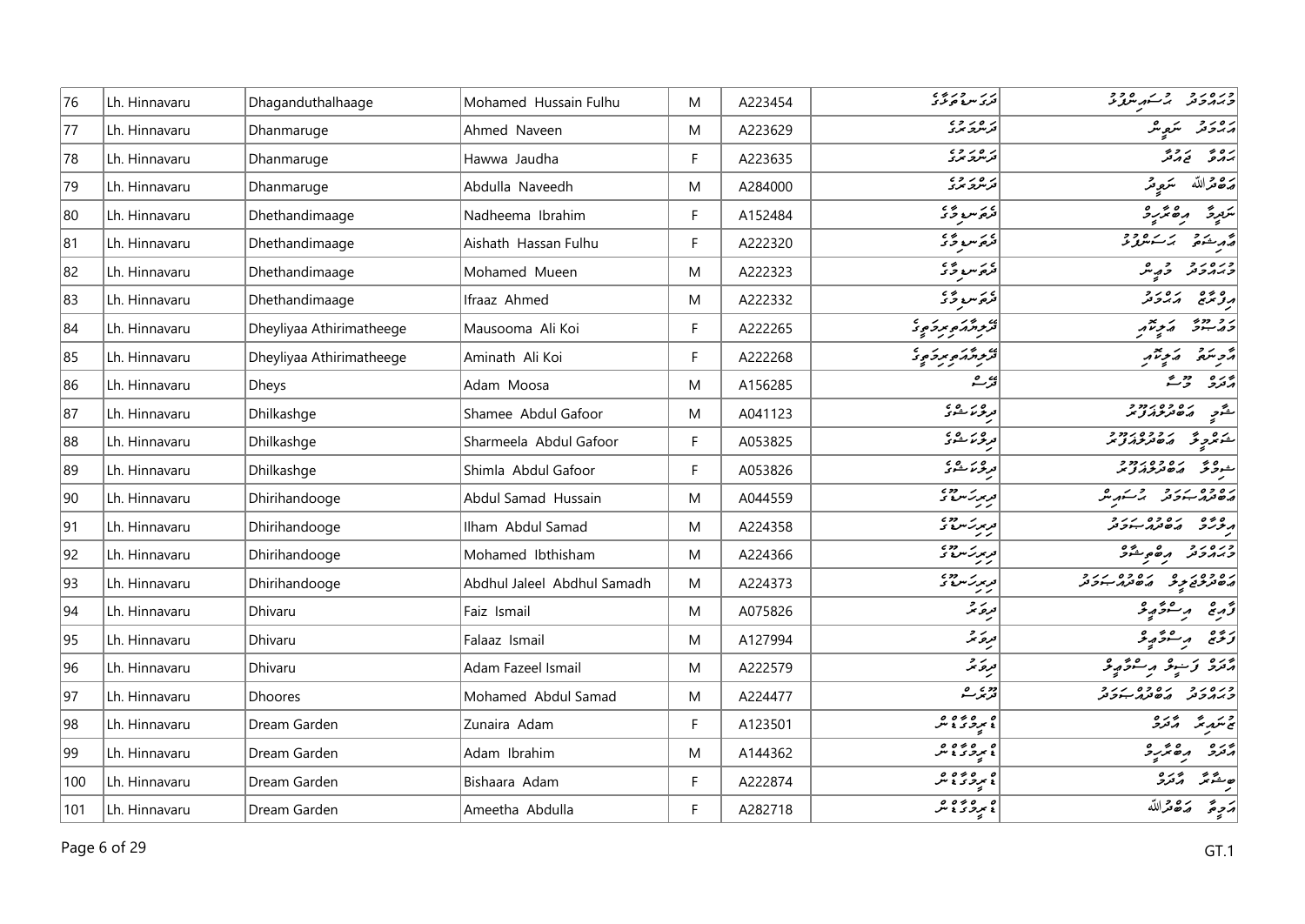| 102 | Lh. Hinnavaru | Dream House    | Khadeeja Abdul Rahmaan     | F           | A073836 | ۽ <sub>مر</sub> ور پر و<br>پ           | ر ٥ د ٥ ر ٥ ۶ و د<br>پرې توپر توپر توپس<br>نزَوِيقَ                              |
|-----|---------------|----------------|----------------------------|-------------|---------|----------------------------------------|----------------------------------------------------------------------------------|
| 103 | Lh. Hinnavaru | Dream House    | Aminath Abdul Rahman       | F           | A148602 | ه پر <i>در د</i> ه په                  | ر ه و ه د ه د ه<br>پره تر پر پر تر س<br>ړڻ سره په                                |
| 104 | Lh. Hinnavaru | Dream House    | Zuhaira Zakariyya          | F           | A165045 | اءِ <sub>موح</sub> د رحمہ ج            | בנגל ביצאת מ                                                                     |
| 105 | Lh. Hinnavaru | Dream House    | Mohamed Abdul Rahman       | M           | A214968 | ە بىر <i>ۋرۇ</i> ب                     | ره وه ره د ه<br>پره تربر تر ش<br>و ر ه ر د<br>تر پر تر تر                        |
| 106 | Lh. Hinnavaru | Dream House    | Aishath Abdul Rahman       | F           | A214970 | ه پر <sub>و</sub> ر پر م               | ره وه ره ده<br>پره تربر تر تر<br>و.<br>د که د مشکوهی                             |
| 107 | Lh. Hinnavaru | Dream House    | Hassan Najaah Abdul Rahman | M           | A328198 | ە بىر <i>ۈرۈر م</i>                    | ر کے مردہ دہ دہ دہ دہ دہ<br>پر کے سرح پر ماہ ترم بربرو س                         |
| 108 | Lh. Hinnavaru | Easy           | Ahmed Arham Ismail         | M           | A218714 | رسمج                                   | גפנק גינים תשפתי                                                                 |
| 109 | Lh. Hinnavaru | Evereadyge     | Aboobakuru Yoosuf          | M           | A042802 | $rac{1}{5}$                            | נדונ בפ<br>גם סיג ת—ו                                                            |
| 110 | Lh. Hinnavaru | Evereadyge     | Aishath Nishana            | F           | A072533 | ه ه ه ه و ه<br>مره مربح د              | ر<br><i>مگر ڪوي سرڪونگ</i> ر                                                     |
| 111 | Lh. Hinnavaru | Evereadyge     | Mohamed Ahmeen Aboobakuru  | M           | A221982 | ه ه ه ه و ه<br>مره مربح د              | כנסגב גם כם החבר כב<br>בממכת מתקיית מססטיק                                       |
| 112 | Lh. Hinnavaru | Faalandhoshuge | Ibrahim Umar               | M           | A071881 | ه ر ه پر د ،<br>گرمز مربر ر            |                                                                                  |
| 113 | Lh. Hinnavaru | Faalandhoshuge | Aishath Umar               | F           | A086627 | ر د ه پر د د<br>تر تر سربر ر           |                                                                                  |
| 114 | Lh. Hinnavaru | Faalandhoshuge | Fathimath Umar             | F           | A105021 | ء ر ەير د ،<br>توفرىترىرى              | و د در در                                                                        |
| 115 | Lh. Hinnavaru | Faalandhoshuge | Fathmath Munaifa Mohamed   | $\mathsf F$ | A221155 | ء ر ه پر د ،<br>تر تر سرتر بر <u>.</u> | تحوذه وسرق وبرورد                                                                |
| 116 | Lh. Hinnavaru | Faalandhoshuge | Mariyam Mu'ufa Mohamed     | F           | A221158 | ر د ه پر د د<br>تر تر سربر ر           | ג סגם ככל כגם בב<br>המחנד בגצ בגביבת                                             |
| 117 | Lh. Hinnavaru | Fahala         | Abdulla Ali                | M           | A041848 | ۇزى                                    | برة قرالله برمج                                                                  |
| 118 | Lh. Hinnavaru | Fahala         | Hussain Hassan Fulhu       | M           | A048544 | ۇزى                                    | برسكريش الرسكس والمح                                                             |
| 119 | Lh. Hinnavaru | Fahala         | Mariyam Mohamed Zaki       | $\mathsf F$ | A124205 | قرترى                                  | גפגם כנסגב ג                                                                     |
| 120 | Lh. Hinnavaru | Fahala         | Khadeeja Ali               | F           | A222450 | ۇزى                                    | كرسيج الأسمح                                                                     |
| 121 | Lh. Hinnavaru | Fahala         | Ismail Sofwaan             | M           | A222470 | ۇزى                                    | ر موځ په ده ده کړه شر                                                            |
| 122 | Lh. Hinnavaru | Fahala         | Ibrahim Humam              | M           | A222480 | ۇزۇ                                    | $55 - 322$                                                                       |
| 123 | Lh. Hinnavaru | Fahala         | Ahmed Sufiyaan             | M           | A301148 | ۇزۇ                                    | رەرد ئەرگە                                                                       |
| 124 | Lh. Hinnavaru | Fahala         | Aishath Nasra              | F           | A330311 | ۇزى                                    | أقهر يشكوه الترسي                                                                |
| 125 | Lh. Hinnavaru | Fanaaru        | Zunaira Shameem            | F           | A128446 | ىر شر جە<br>ئۆسىرىيە                   | تم سَمبر سَمَّ - شَمَّ رِ حَ                                                     |
| 126 | Lh. Hinnavaru | Fanaaru        | Mariyam Muthua Musthafa    | F           | A223887 | ۇ ئىرىر                                | נ סנים - כבש - כ סניש<br>בי <i>נורב - ב<sub>י</sub>פ</i> ל - ב- <del>י</del> יפל |
| 127 | Lh. Hinnavaru | Faza           | Abdulla Humaidh            | M           | A223502 | تریخ                                   | مَدْهُ مِّرَاللَّهُ مِرْكَرْ مِعْر                                               |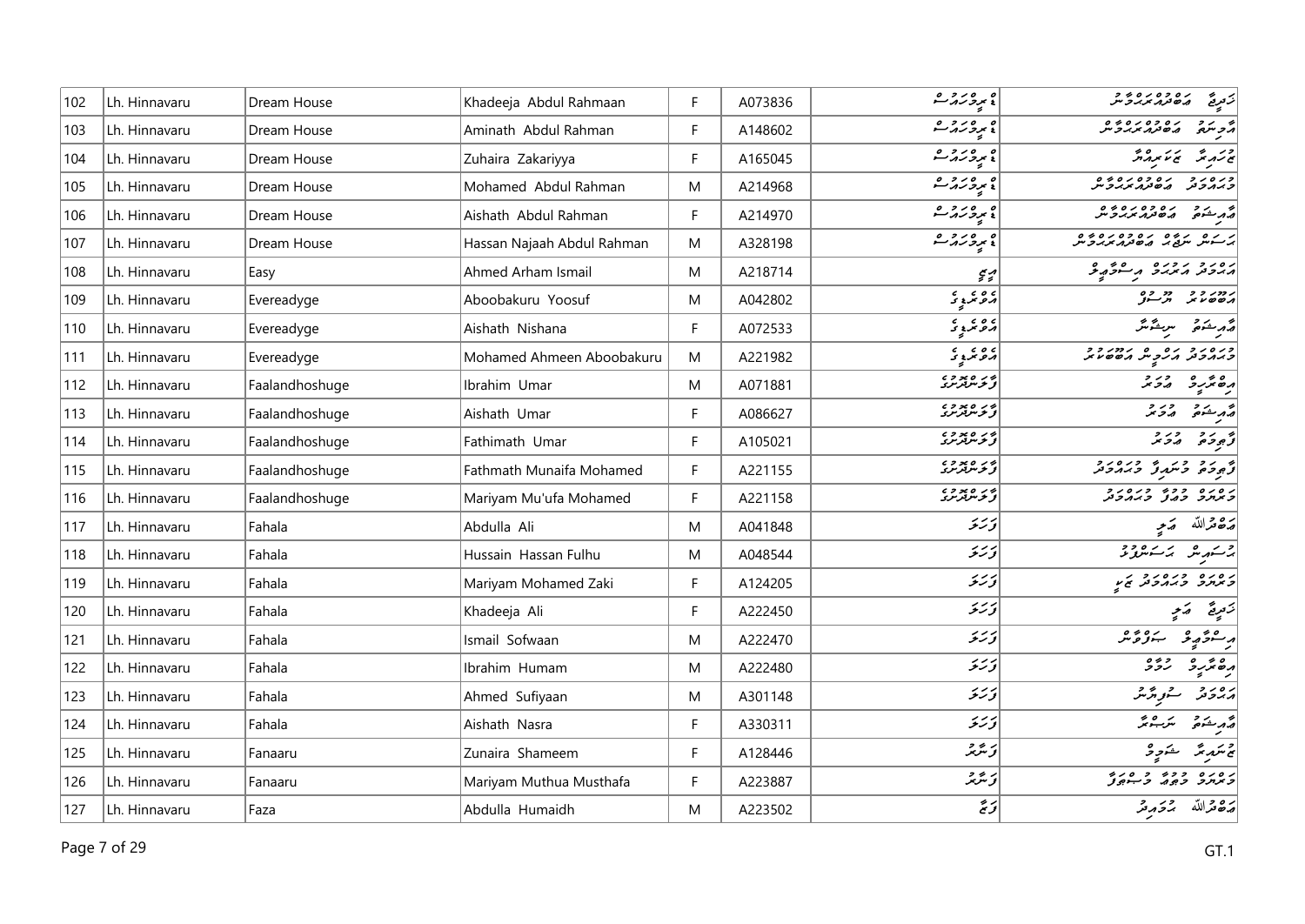| 128 | Lh. Hinnavaru | Fehige           | Abdul Rasheed Adam        | M  | A061457 | كورى                                | ן 2000 בית הינים<br>הסתה בית הנק                 |
|-----|---------------|------------------|---------------------------|----|---------|-------------------------------------|--------------------------------------------------|
| 129 | Lh. Hinnavaru | Fehige           | Ali Adam                  | M  | A097580 | ې<br>توري                           | ړَ په دره                                        |
| 130 | Lh. Hinnavaru | Fehivilu         | Ahmed Nabeel Hussain Didi | M  | A224684 | ۇروڭر<br>مەر                        | גפנק משפל הריית ייתוניק                          |
| 131 | Lh. Hinnavaru | Fehivina         | Shuaib Ismail Fulhu       | M  | A033457 | ۇرەبىر                              | فيمده مستوضع                                     |
| 132 | Lh. Hinnavaru | Fehivina         | Haseen Mohamed            | M  | A123450 | ۇرەبىر                              | يرسوس وبرەر و                                    |
| 133 | Lh. Hinnavaru | Fehivina         | Fathmath Nasra            | F  | A223696 | ۇروپر                               | وتجوحا والمراجي                                  |
| 134 | Lh. Hinnavaru | Fehivina         | Hawwa Samha Shuaib        | F  | A223726 | ۇروپىر                              | بره و مره و در د                                 |
| 135 | Lh. Hinnavaru | Feskoamaage      | Adam Gasim Fulhu          | M  | A040380 | ې وه پوځ<br>تو سرمړنۍ               | وره وسوور<br>مهرد وسوور                          |
| 136 | Lh. Hinnavaru | Feskoamaage      | Abdulla Qasim Fulhu       | M  | A113321 | ې وه پوځ<br>تر سرگرۍ                | رە داللە ئۇسىۋ زىر                               |
| 137 | Lh. Hinnavaru | Feskoamaage      | Easa Qaasim               | M  | A220723 | ې وېږې<br>نو سرگونۍ                 | ر په سوانځو کولو د کلو                           |
| 138 | Lh. Hinnavaru | Feskoamaage      | Aishath Gasim             | F  | A220726 | ې وه ۶ په <sup>ي</sup>              | و<br>مەرشەمى تۆسىر                               |
| 139 | Lh. Hinnavaru | Feskoamaage      | Mariyam Eala Qasim        | F  | A220727 | ې وه پوځ<br>نو سرونونو              | وممترو ريؤ تؤسرو                                 |
| 140 | Lh. Hinnavaru | Feyrugasdhoshuge | Aminath Adam              | F  | A158462 | ده و ر<br>تو بر یک سوتر در          | הכיתה הבכ                                        |
| 141 | Lh. Hinnavaru | Feyrugasdhoshuge | Mohamed Adam              | M  | A220379 | دے ورصور و د<br>قریمری سستمبرمری    | כנסנכ שנם<br>כגובת ותנב                          |
| 142 | Lh. Hinnavaru | Finiunimaage     | Mohamed Rasheed           | M  | A047304 | و سرړ سرچ د                         | ورەرو كەشەتر                                     |
| 143 | Lh. Hinnavaru | Finiunimaage     | Shazra Ismail             | F  | A072667 | و سرم <sup>3</sup> سرچ <sup>ی</sup> | خوي په موګړو                                     |
| 144 | Lh. Hinnavaru | Finiunimaage     | Mariyam Rasheeda          | F. | A072668 | و سرړ <sup>س</sup> رچ <sup>ۍ</sup>  | رەرە بر <sub>ىشون</sub> گر                       |
| 145 | Lh. Hinnavaru | Finiunimaage     | Ahmed Rasheed             | M  | A123516 | و سرړ سرچ ځ                         | رەر دىكىشىش                                      |
| 146 | Lh. Hinnavaru | Finiunimaage     | Shahula Ismail            | F  | A224020 | و سرړ سرچ ځ                         | شروعه وسنؤوع                                     |
| 147 | Lh. Hinnavaru | Finiunimaage     | Mariyam Raisha Rasheed    | F  | A224026 | و سرړ سرچ <sup>ۍ</sup>              | ويروو برريقه برسور                               |
| 148 | Lh. Hinnavaru | Finivaage        | Haamiz Ali                | M  | A224174 | وسرچء                               | بروج المامي                                      |
| 149 | Lh. Hinnavaru | Fiyaathoshige    | Mohamed Abdul Rahman      | M  | A032930 | و پژند ر ،<br>تر پژند برد           | وره رو ده ده ده ده و<br>د بر برو تر مصر بر بر بر |
| 150 | Lh. Hinnavaru | Fiyaathoshige    | Mariyam Iyasha Ilyaas     | F  | A223146 | و پر پر ہ<br>پر مربح سربر           | קיים הקייל היכת"                                 |
| 151 | Lh. Hinnavaru | Foolhumaige      | Abdul Majeed Ahmed        | M  | A222995 | ژی <sub>خ حرم</sub>                 | ره وه ر ده ر د در<br>مصر و حد مدر تد             |
| 152 | Lh. Hinnavaru | Four Lights      | Qiyasa Ibrahim            | F. | A221715 | ئۇ بىر ئەرىقى م                     | ترمر شه به من المراجع المراجع                    |
| 153 | Lh. Hinnavaru | Four Lights      | Gavusa Ibrahim            | F. | A221718 | ۇ برىز بە ھ                         | تروث مەمگرىد                                     |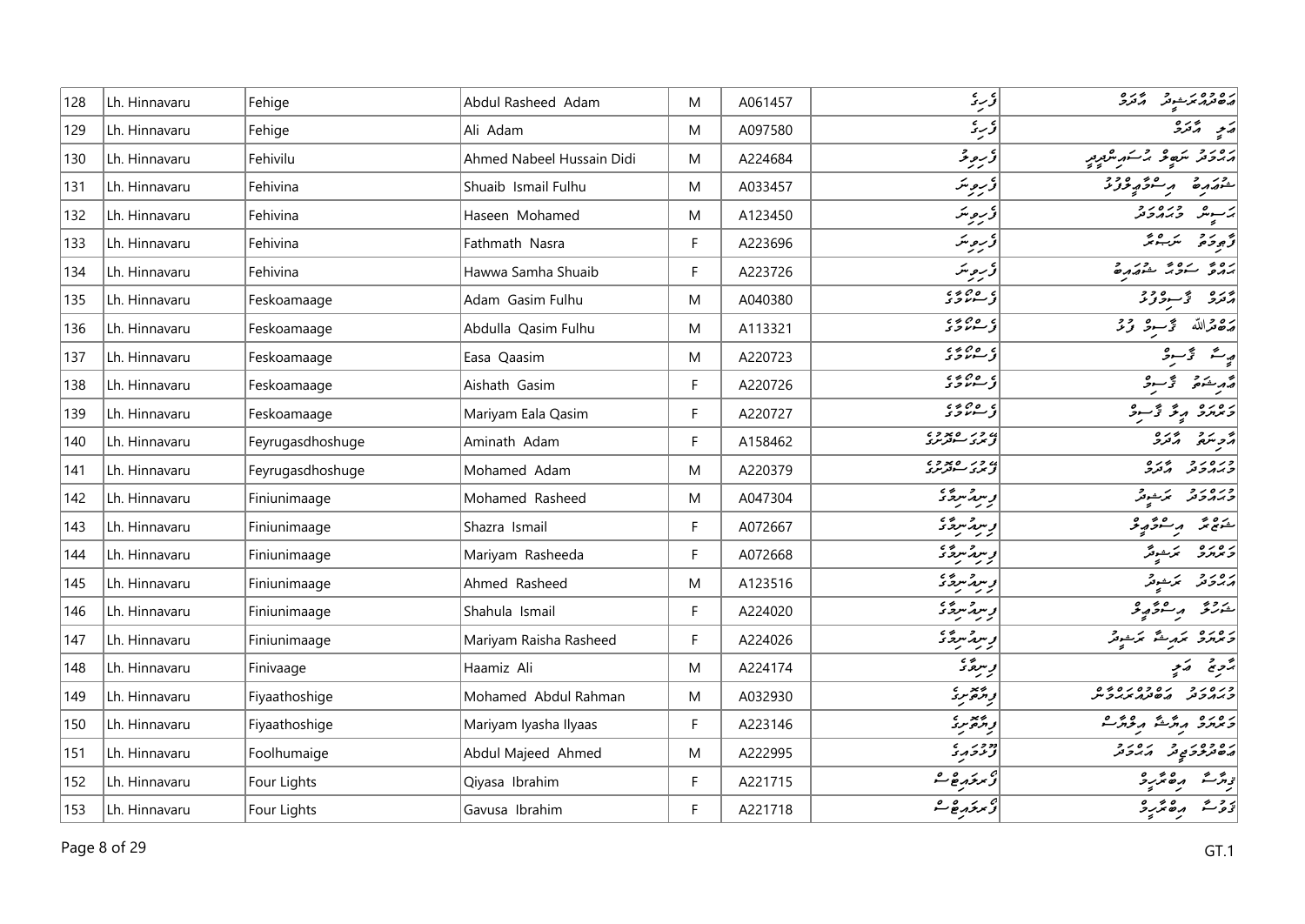| 154 | Lh. Hinnavaru | Four Lights       | Qasra Ibrahim               | F         | A221719 | ئۇبرى <i>ز</i> م <sub>ى</sub> قىر           | توجع مقترح                                                          |
|-----|---------------|-------------------|-----------------------------|-----------|---------|---------------------------------------------|---------------------------------------------------------------------|
| 155 | Lh. Hinnavaru | <b>Free Park</b>  | Mohamed Abdul Raheem        | ${\sf M}$ | A034256 | ە بېرتۇبىر <sup>ە</sup>                     | כנסנכ נסכסנים                                                       |
| 156 | Lh. Hinnavaru | Fulooniyaage      | Umar Zakariyya              | ${\sf M}$ | A024826 | د دوسره په<br>ز نومبرد ک                    | בני ביתחת                                                           |
| 157 | Lh. Hinnavaru | Fulooniyaage      | Aishath Nahudhiyya Umar     | F         | A223640 | د دو سره د ،<br>  د نوسره د ،               | הו בין בין בין בין                                                  |
| 158 | Lh. Hinnavaru | Fulooniyaage      | Abdulla Ayash Abdul Latheef | ${\sf M}$ | A223650 | د دو په په<br>  ز څرسرمر <sub>ک</sub>       | رە داللە مەرھەر مەدەر ۋ                                             |
| 159 | Lh. Hinnavaru | Fulooniyaage      | Ahmed Anees                 | M         | A223652 | وود پرې                                     | ړه رو پرس                                                           |
| 160 | Lh. Hinnavaru | Gahaa             | Aminath Mohamed             | F         | A222622 | ىزمى                                        | أثر سرد وره دو                                                      |
| 161 | Lh. Hinnavaru | Gandhakoalhimaage | Mohamed Rameez              | ${\sf M}$ | A099846 | ئەس <i>تەرەبىرى</i><br>ئەس <i>تەرەبىر</i> ى | وره رو دره                                                          |
| 162 | Lh. Hinnavaru | Gandhakoalhimaaqe | Sama Ismail Fulhu           | F         | A138356 | <br>  ئەستىرىئا ئورگا ئ                     | رىز بەر شەھ بور د                                                   |
| 163 | Lh. Hinnavaru | Gandhakoalhimaaqe | Latheefa Ibrahim Fulhu      | F         | A220755 | <br>  ئاسترىكى عرضى                         | ە ھەترىر 33 د<br>ځېږ تر                                             |
| 164 | Lh. Hinnavaru | Gandhakoalhimaage | Fathimath Sharuma           | F         | A220759 | <br>  ئەستىرىنا موردى                       | ے ترقر<br>ء بر د<br>ترجو حو                                         |
| 165 | Lh. Hinnavaru | Gandhakoalhimaaqe | Asra Ismail                 | F         | A220868 | <br>  ئەسىرىمى موڭرى                        | رَ شهرَّ<br>ەرسىۋەپەيج                                              |
| 166 | Lh. Hinnavaru | Gandhakoalhimaaqe | Yasra Ismail                | F         | A220870 | <br>  ئەستىرىئا ئورگا ئا                    | ىر ئەۋ پەيۋ<br>ېز شو پر                                             |
| 167 | Lh. Hinnavaru | Gandhakoalhimaage | Asja Ismail                 | F         | A220871 | ر سوتر با باره می<br>د سوتر با بارگان       | برڪۇپوگر<br>پر ھڻج                                                  |
| 168 | Lh. Hinnavaru | Gandhakoalhimaage | Nuha Ismail Fulhu           | F         | A223473 | <br>  ئەستىرىنا مەركى                       | وو په مورود وو                                                      |
| 169 | Lh. Hinnavaru | Gandhakoalhimaage | Huna Ismail Fulhu           | F         | A223479 | <br>  ئەستىرىئا ئورى                        | رىتر بەسىۋە دود                                                     |
| 170 | Lh. Hinnavaru | Gandhakoalhimaage | Abdul Waaris Mauroos        | M         | A223482 | <br>  ئەسەر ئاسىرى ئى                       | גם כם מהם הכחים<br>הסתיכת מה בהימה                                  |
| 171 | Lh. Hinnavaru | Giritee Villa     | Hassan Shazin Shafeeq       | M         | A223625 | ا پر مرج و څه<br><u>بر بر و بر</u>          | ر<br>برسوس ڪ <sub>و</sub> پوس ڪورپي                                 |
| 172 | Lh. Hinnavaru | Githureege        | Ali Waheed                  | M         | A011475 | تر چې مورځ<br>تر پېړۍ                       | أرشح أوريد                                                          |
| 173 | Lh. Hinnavaru | Githureege        | Aminath Yoosuf              | F         | A101730 | و دره<br>توجوموړ                            | ב היב יד כם<br>הב הים, ידע ת                                        |
| 174 | Lh. Hinnavaru | Githureege        | Hussain Virufaan Waheed     | ${\sf M}$ | A221852 | و جريري<br>ترجو پور                         | برسكر عزيز ويروثر                                                   |
| 175 | Lh. Hinnavaru | Green Weed        | Maumoon Zunair              | ${\sf M}$ | A105057 |                                             | ג כמבים בית ב                                                       |
| 176 | Lh. Hinnavaru | Green Weed        | Mohamed Zuhair              | ${\sf M}$ | A221318 | ه<br>د برېترو ؟<br>پ                        | כנסנכ בנגב                                                          |
| 177 | Lh. Hinnavaru | Gulaabeege        | Zareena Adam                | F         | A103349 | د و ه<br>د ژه د                             | ىج بېرىنگە ئەگەر 2                                                  |
| 178 | Lh. Hinnavaru | Gulaabeege        | Raziyya Umar Koi            | F         | A103524 | د و ه<br>د ژه د                             | پر نے در دیگر<br>مر نے دار دیگر<br>ور ويو<br>مە <del>ر</del> ىمى مە |
| 179 | Lh. Hinnavaru | Gulaabeege        | Aminath Mizna               | F         | A220737 | د و هو د<br>د تره د                         | أزويتم وبيتر                                                        |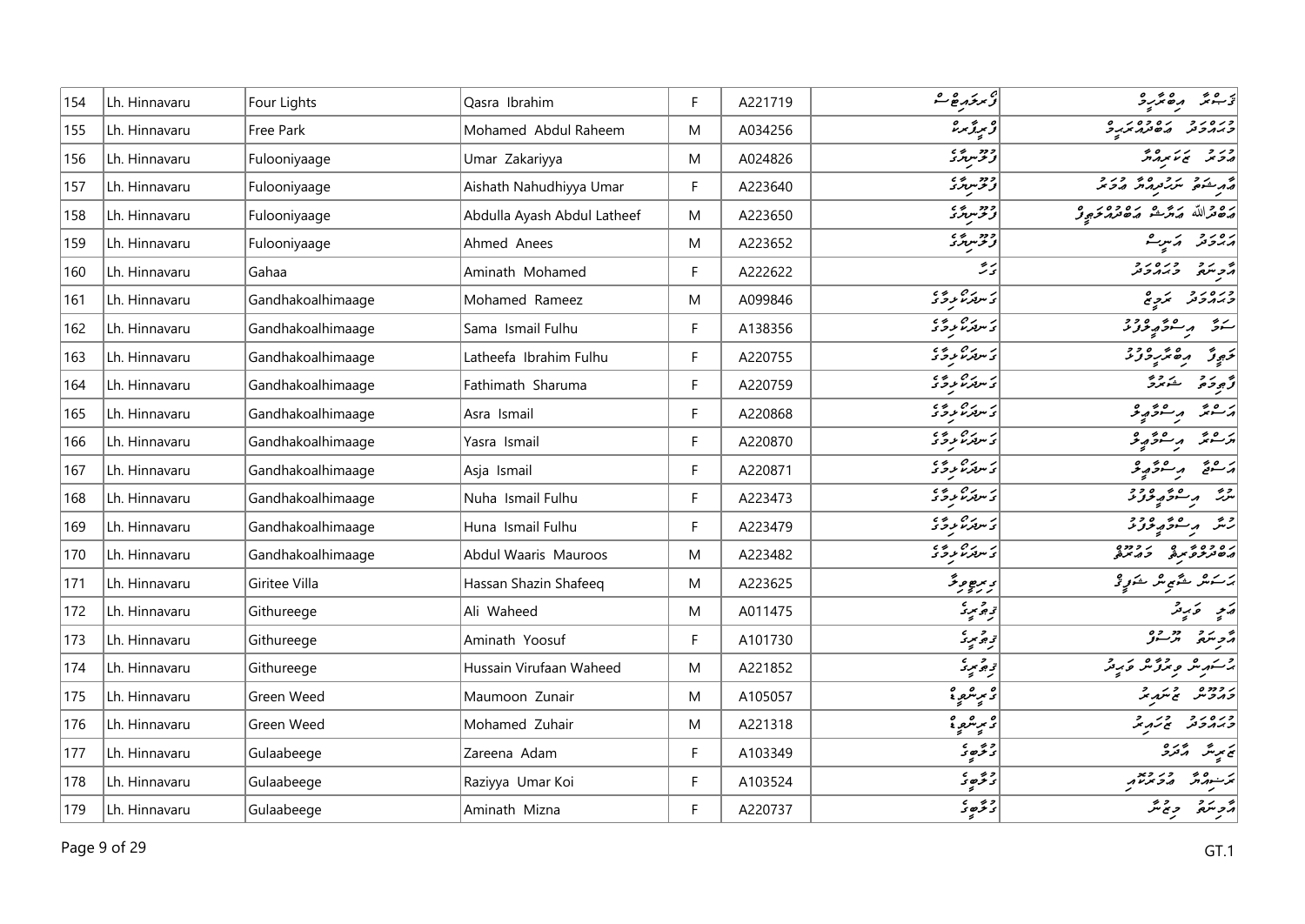| 180 | Lh. Hinnavaru | Gulalaage        | Hawwa Hassan              | F           | A094676 | و ه بر پر پر<br>پر نوگر                  | برەپ برسەش                                           |
|-----|---------------|------------------|---------------------------|-------------|---------|------------------------------------------|------------------------------------------------------|
| 181 | Lh. Hinnavaru | Gulalaage        | Firudhaus Ibrahim Didi    | M           | A223327 | ۶ و بر بر بر<br>می مورگوی                | و بر در د ه<br>ە ھەتگەر 3 تەرىپە<br>بە ھەتگەر 3 قەتق |
| 182 | Lh. Hinnavaru | Gulalaage        | Mohamed Riyaz Ibrahim     | M           | A223387 | د ه د پر پر<br>د نوبرنو د                | כנסגב תוצים תסתיב                                    |
| 183 | Lh. Hinnavaru | Gulbahaaruge     | Ali Akram                 | M           | A223036 | و ه ر بر و ،<br>د <del>ن</del> ره ر برد  |                                                      |
| 184 | Lh. Hinnavaru | Gulfaamge        | Faaiz Gasim               | M           | A111863 | وه و ه ه ،<br>  د نوگر د د               | ۇرىج ئۇسۇ                                            |
| 185 | Lh. Hinnavaru | Gulfaamge        | Mohamed Ishwaan Ibrahim   | M           | A221787 | وه و ه ه ،<br>  <mark>د نرت</mark> ر و د | כנים בי תשיפית תפיציב                                |
| 186 | Lh. Hinnavaru | Gulhazaaru       | Zeena Hussain             | F           | A052153 | وه پر پر و<br><sub>م</sub> حرم تنم مر    | ىچ ئىگە باشكىرىش                                     |
| 187 | Lh. Hinnavaru | Gulhazaaru       | Fathimath Hussain         | F           | A343995 | وه پر پر و<br>پر بوټرينې تنر             | توجوجو برستهريش                                      |
| 188 | Lh. Hinnavaru | Gulhazaarumaage  | Mariyam Ali Hussain       | F           | A113746 | و ه د پر و پر د<br>د نوربځ برو د         | ومهرو ړی پر شریر                                     |
| 189 | Lh. Hinnavaru | Halavelimaage    | Adam Hussain Fulhu        | M           | A042477 | ر ئەھ بەر ئ <sup>ەس</sup>                | وره چرخه مورو                                        |
| 190 | Lh. Hinnavaru | Halavelimaage    | Asifa Hussain Fulhu       | F           | A072536 | ژۇۋىودگە                                 | ەسىرۇ بەسىر ھوق                                      |
| 191 | Lh. Hinnavaru | Halavelimaage    | Lubna Ahmed               | F           | A158829 | ژۇءُ بەدى                                | وه شهر در د                                          |
| 192 | Lh. Hinnavaru | Halavelimaage    | Inadh Ahmed               | M           | A158830 | رىرى پەرى<br>بىر ئىرى <i>م</i> ى         | پر شرقر از کار پر جات                                |
| 193 | Lh. Hinnavaru | Halavelimaage    | Athira Adam               | $\mathsf F$ | A221667 | ر ئەن ئەر ئەسىمى<br>مەنبەر ئەن           | ړې په ډېره                                           |
| 194 | Lh. Hinnavaru | Halavelimaage    | Mohamed Asir Adam         | M           | A221671 | ر ر ،<br>رکوه ور <sup>ی</sup>            | כנסגב ובייבר ובנס<br>כמוכנו ולייביו ובנכ             |
| 195 | Lh. Hinnavaru | Hamraz           | Mohamed Humaid            | M           | A216554 | ر ه ۶ ه<br>ر <del>و</del> بوج            | כנסנפ בנב                                            |
| 196 | Lh. Hinnavaru | Handhu Ali       | Hameem Haamid             | M           | A224782 | ئەسەتەرىجە                               | پر پر پر پر پر                                       |
| 197 | Lh. Hinnavaru | Handhu Ali       | Mariyam Saeera            | $\mathsf F$ | A224789 | ئەسەقرىرىجە                              | رەرە سەرتە                                           |
| 198 | Lh. Hinnavaru | Handhuvarudheyge | Aminath Ithumeena         | F           | A092379 | ر سرور وړ، ،<br>رسربر <i>و بر</i> نرد    | ىر چ <sub>ۈچ</sub> ىتر<br>أثر حريثهم                 |
| 199 | Lh. Hinnavaru | Handhuvarudheyge | Aishath Yoosuf            | F           | A155519 | ر سرور وړ،   .<br>ر سرفرو مرفر ک         | و در دوره<br>مرم شوه الرسو                           |
| 200 | Lh. Hinnavaru | Handhuvarudheyge | Yoosuf Isaadh Ahamed      | M           | A221607 | ر سرور وړ، ،<br>رسرفرو بوترو             | מ כם השיב הסקב<br>ת—נצ                               |
| 201 | Lh. Hinnavaru | Handhuvarudheyge | Mariyam Shaba Abdul Samad | $\mathsf F$ | A221610 | ر سرور وړ،  ،<br>رسرفرو بوتو و           | ره ره در در در در در د                               |
| 202 | Lh. Hinnavaru | Hazaarumaage     | Ahmed Haleem              | M           | A021995 | ر ۶ و ۶ ه<br>رسخ بورو ی                  | ړه د پر ده                                           |
| 203 | Lh. Hinnavaru | Hazaarumaage     | Hussain Haleem            | M           | A056709 | ر ۶ و ۶ ی<br>رسخ بوری                    | يز سنهر شر پر بر دی.<br>مسلم                         |
| 204 | Lh. Hinnavaru | Hazaarumaage     | Adam Haleem               | M           | A104447 | ر پر و پر ی<br>رسم مرو د                 | وره رود                                              |
| 205 | Lh. Hinnavaru | Hazaarumaage     | Ibrahim Haleem Hassan     | M           | A223291 | ر پر و پر د<br>تر پنج بوری               | رەپرى ئېچە ئەسكىر                                    |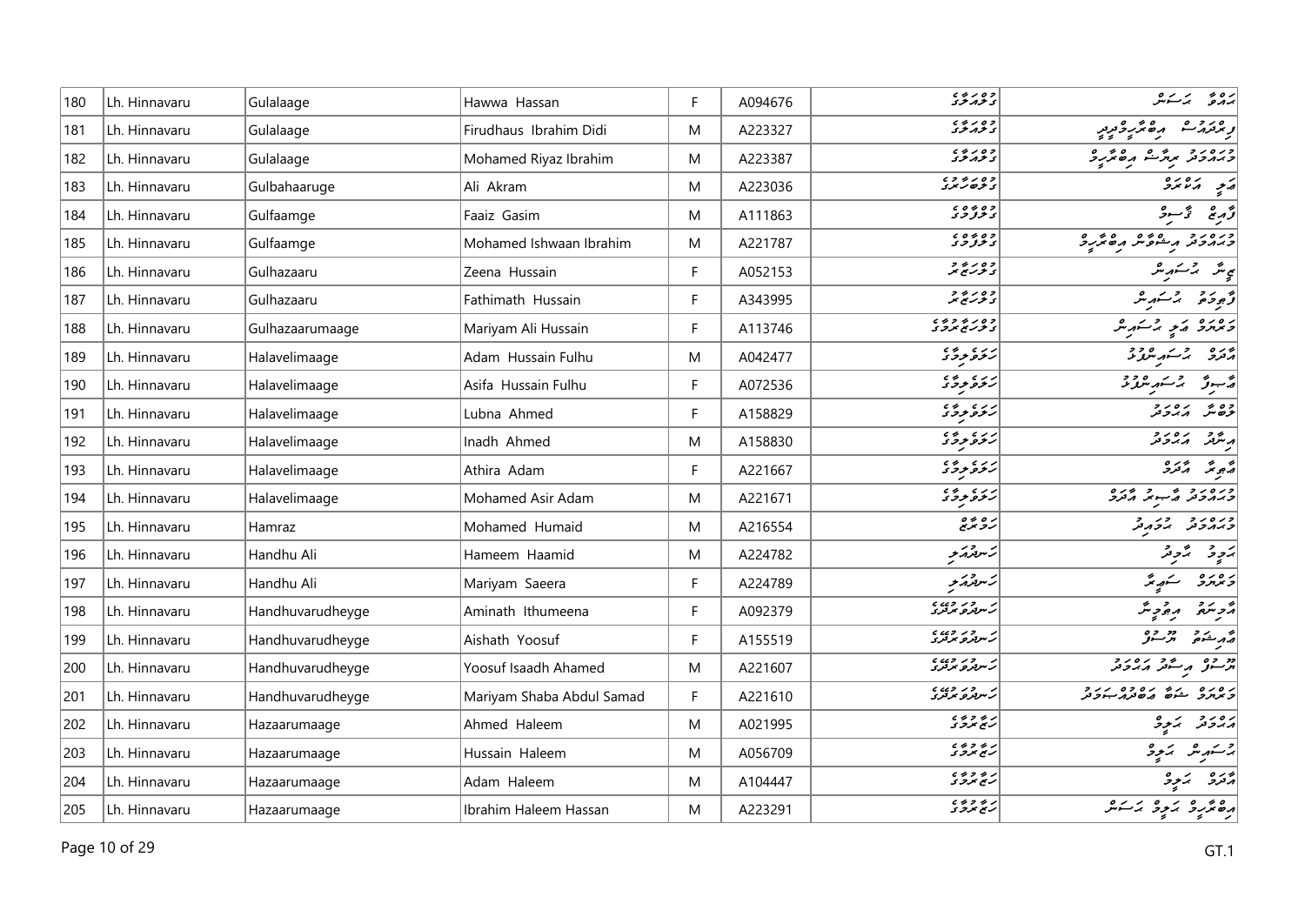| 206 | Lh. Hinnavaru | Hazaarumaage    | Hawwa Zahuwa Adam       | F         | A223297 | ر پر و د پ<br>رسخ مرو د                 | גם ז' ג' ז' גם<br>ג'ריפ "ז' ג' ראינד                                                                           |
|-----|---------------|-----------------|-------------------------|-----------|---------|-----------------------------------------|----------------------------------------------------------------------------------------------------------------|
| 207 | Lh. Hinnavaru | Hazaarumaage    | Zuhaira Hassan          | F         | A280626 | ر ۶ و ۶ ي<br>رس مرو ي                   | تم تر مر تر تر شر شر                                                                                           |
| 208 | Lh. Hinnavaru | Heylhi          | Aminath Hussain         | F.        | A042659 | ەي<br>مرىمو                             | مۇجەسىمى برگىتىدىش                                                                                             |
| 209 | Lh. Hinnavaru | Heylhi          | Ibrahim Asyadh          | M         | A152789 | امع<br>سرمبر                            | پر ھەترىتر<br>ەر ھەترىر <i>3</i>                                                                               |
| 210 | Lh. Hinnavaru | Heylhi          | Hussain Usaidh          | M         | A224699 | امير<br>ڪير                             | برسكر مركب وتسكوفر                                                                                             |
| 211 | Lh. Hinnavaru | Hill            | Mohamed Ismail          | M         | A010133 | ىرى                                     | ورەرو بەر ئەھم                                                                                                 |
| 212 | Lh. Hinnavaru | Himeyn          | Ahmad Nadheem           | M         | A221662 | ری ه<br>ر د س                           | رەر ئىبرۇ                                                                                                      |
| 213 | Lh. Hinnavaru | Hudhuveli       | Ahmed Abdul Samad       | ${\sf M}$ | A224479 | روء پر                                  | ره رحاده وه رراحا<br>م.بروترا م. ه ترم. ب                                                                      |
| 214 | Lh. Hinnavaru | Hudhuveli       | Abdulla Abdul Samad     | M         | A224605 | و و ،<br>رتره م                         | ر ٥ ٥ ٥ ٥ ر ر و<br>پره تر پر سوتر تر<br>برە تراللە                                                             |
| 215 | Lh. Hinnavaru | Hulhagumatheege | Mariyam Siyadha Ali     | F         | A079204 | د بر د بر بر بر<br>  برند بر بر بر      | د وبرو سوژنگر ړَیږ                                                                                             |
| 216 | Lh. Hinnavaru | Hulhagumatheege | Hassan Yaseen Ali       | M         | A222790 | د بر د بر بر بر<br>  بر د بر بر بر بر   | ير کے مگر مگر کے مگر کے لیے ایک کاری کے مگر کے لیے ایک کاری کے مگر کے مگر کے مگر ایک کاری کے مگر ایک کاری کے ب |
| 217 | Lh. Hinnavaru | Hulhagumatheege | Mariyam Shizama         | F         | A222805 | ور ور پر<br>رنگ و م <sub>و</sub> ر      | رەرە ھەترىم                                                                                                    |
| 218 | Lh. Hinnavaru | Hulhagumatheege | Haleemath Sakha         | F         | A222890 | ور ور پر<br>رنگ و م <sub>و</sub> ر      | زىرۇ سەۋ                                                                                                       |
| 219 | Lh. Hinnavaru | Hulhudheleege   | Mohamed Moosa Fulhu     | M         | A111298 | 3 ترتر <sub>مج</sub> ری                 | כנסני מי 1996<br>במחכת כ-תני                                                                                   |
| 220 | Lh. Hinnavaru | Hulhumandhooge  | Mausamee Abdul Wahid    | F         | A111717 | و و ر ۵ وو ،<br>رنو و سربور             | د و ده وه ورو و                                                                                                |
| 221 | Lh. Hinnavaru | Hulhumandhooge  | Aishath Usham           | F.        | A123477 | و و ر ۵ وو ،<br>مرنو و سربور            | مُ مِنْدُمْ مِنْ مُرْدُ                                                                                        |
| 222 | Lh. Hinnavaru | Hulhumandhooge  | Samaahath Abdul Samad   | F.        | A222955 | و و ر ۵ وو ،<br>مرنو <del>و</del> موبور | ה מיני הסיפס הניכ<br>היפהם הסינה היפינ                                                                         |
| 223 | Lh. Hinnavaru | Hulhumandhooge  | Hussain Nadheem         | M         | A331457 | و و ر ۵ دو ،<br>رند تر سربر ی           | يز سكر مكر مكر مكر من المركز                                                                                   |
| 224 | Lh. Hinnavaru | Husnu Villa     | Mareeza Hussain Fulhu   | F         | A024150 | <sup>3</sup> ىشلىقىدۇ.                  | ۇيدىئە برگە ئىرسرور ئا                                                                                         |
| 225 | Lh. Hinnavaru | Husnu Villa     | Miruza Hussain          | F         | A075710 | 2 سىمبى <i>رى</i> گە                    | وبربخ برسكرهر                                                                                                  |
| 226 | Lh. Hinnavaru | Husnu Villa     | Abdulla Mushil          | M         | A223400 | ر مەش <sub>رىم</sub> ئۇ                 | رەقراللە ئەشمېر                                                                                                |
| 227 | Lh. Hinnavaru | Huvaas          | Khadeeja Ibrahim        | F         | A222942 | ر پۇ ب                                  | دَىرِيمَ رەڭرىۋ                                                                                                |
| 228 | Lh. Hinnavaru | Huvaas          | Fathmath Haifa Hussain  | F.        | A222949 | ر پۇ شە                                 | وتجوفهم تهرؤ برحتهر                                                                                            |
| 229 | Lh. Hinnavaru | Huvaas          | Mohamed Hauzan Hussain  | M         | A222953 | ر پۇ شە                                 | ورەرو رورو چىكە                                                                                                |
| 230 | Lh. Hinnavaru | Huvaas          | Ismail Hashmaan Hussain | M         | A222957 | ر پۇ شە                                 | ر ھۇي <sub>م</sub> ۇ كىش <i>ۇش بىر كىر</i> ش                                                                   |
| 231 | Lh. Hinnavaru | Inaya           | Khalida Abdulla         | F         | A072648 | اریتیڈ                                  | تَرْحِةً 25هزاللّه                                                                                             |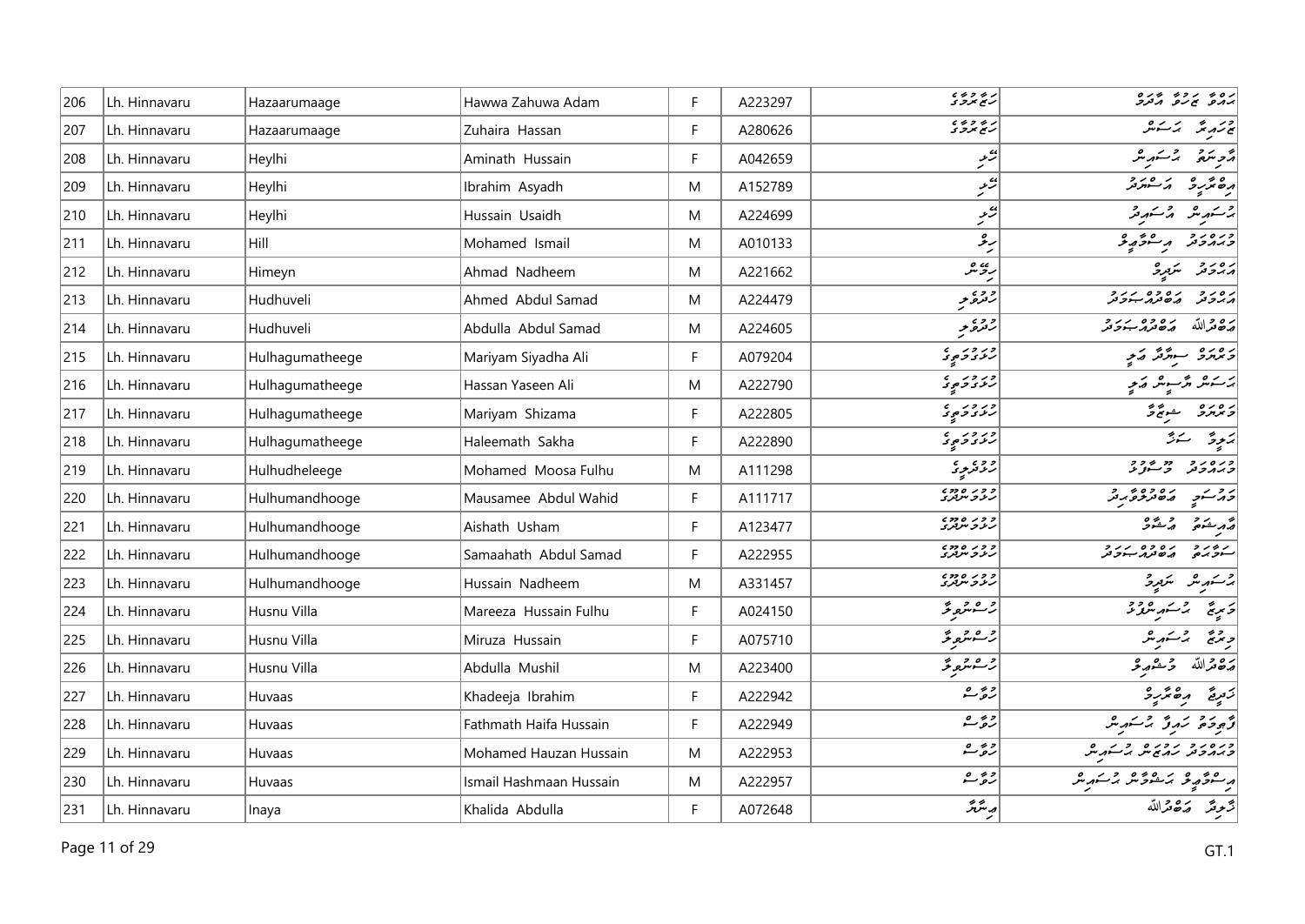| 232 | Lh. Hinnavaru | Inaya          | Naadhiya Abdulla             | F         | A104283 | وبثرثر                                      | ەھىراللە<br>ىترىرىژ                                 |
|-----|---------------|----------------|------------------------------|-----------|---------|---------------------------------------------|-----------------------------------------------------|
| 233 | Lh. Hinnavaru | Inaya          | Saufa Abdulla                | F         | A157023 | وبتثثر                                      | سەدىق<br>برە قراللە                                 |
| 234 | Lh. Hinnavaru | Inaya          | Fathimath Ibrahim            | F         | A222282 | ەستىر                                       | وجودة مقترد                                         |
| 235 | Lh. Hinnavaru | Inaya          | Umdha Abdulla                | F         | A222291 | ەپتىگە                                      | ووء رَهْ مَداللّه                                   |
| 236 | Lh. Hinnavaru | Inaya          | Ibrahim Nabhaan              | M         | A222310 | وبتثثر                                      | رەئرو ئەئ                                           |
| 237 | Lh. Hinnavaru | Iruali         | Ahmed Mohamed Didi           | M         | A051796 | وبخهزمز                                     |                                                     |
| 238 | Lh. Hinnavaru | Iruali         | <b>Usaid Ahmed Mohamed</b>   | ${\sf M}$ | A223903 | وبخهزمز                                     | وكرود والأواد وره داد                               |
| 239 | Lh. Hinnavaru | Iruali         | Usaima Ahmed Mohamed         | F         | A223908 | ارجمذ                                       | وكرونج أورد وره دو                                  |
| 240 | Lh. Hinnavaru | <b>Ivory</b>   | Abdulla Ibrahim              | M         | A064729 | لهزمرعبه                                    | أرەقماللە مەھرىپ                                    |
| 241 | Lh. Hinnavaru | <b>Ivory</b>   | Aiham Abdulla                | M         | A359618 | مەمرغە بىر                                  | أمركز مكافرالله                                     |
| 242 | Lh. Hinnavaru | Janbuge        | Mohamed Ismail               | M         | A011161 | ر ۵ و ٤<br>قع سرچ <sub>ک</sub>              | ورەرو بەسۇپەت                                       |
| 243 | Lh. Hinnavaru | Janbuge        | Mariyam Zaana Mohamed Ismail | F         | A335590 | ر ۵ ۶ ء<br>قع سر <i>ھ ی</i>                 | גם גם גם כגבר בגם הסיבה.<br>כמתכ היית כגבכת הייתובי |
| 244 | Lh. Hinnavaru | Jaufaanuge     | Abdulla Ibrahim              | ${\sf M}$ | A072764 | ر و و و ،<br>نے در تو سرو                   | رە قراللە مەھرىرد                                   |
| 245 | Lh. Hinnavaru | Javaahirumaage | Mohamed Ibrahim              | M         | A082970 | پر څر پر چري<br>  پر څر پر چر <sub>چر</sub> | כנסגב הפיציב                                        |
| 246 | Lh. Hinnavaru | Kaanimaage     | Asiyath Ibrahim              | F         | A111600 | ءً سرچ <sup>ء</sup> ِ                       | أوالمسترهى وتقاربه                                  |
| 247 | Lh. Hinnavaru | Kaanimaage     | Mohamed Ibrahim              | M         | A113994 | ء سرچ ي<br>تا سرچ ي                         | כממכני מסתקב                                        |
| 248 | Lh. Hinnavaru | Kaanimaage     | Aminath Nadeema Ibrahim      | F         | A148035 | ء سرچ ۽<br>ماسرچ ي                          | أزوينه يتبرد وعتربرد                                |
| 249 | Lh. Hinnavaru | Kaanimaage     | Mariyam Ibrahim              | F         | A224200 | پ <sup>و</sup> سرچري                        | ە ھەمەر د<br>ر ه ر ه<br><del>ر</del> بربرگ          |
| 250 | Lh. Hinnavaru | Kaanimaage     | Fathimath Ibrahim            | F         | A224208 | په سرچ ی<br>ما سرچ ی                        | ە ھەترىر ۋ<br>وٌموِ رَمْ                            |
| 251 | Lh. Hinnavaru | Kaanimaage     | Qisaama Ibrahim              | F         | A224217 | ءٌ سرچء                                     | وە ئەربى<br>توستىمى                                 |
| 252 | Lh. Hinnavaru | Kaneeru Vilaa  | Abdul Salaam Moosa           | ${\sf M}$ | A222206 | ئەس <sub>ى</sub> پرىموقە                    | رە دە پەرە<br>مەھىرمەشىۋى                           |
| 253 | Lh. Hinnavaru | Kaneeruge      | Abdul Samad Moosa            | ${\sf M}$ | A059373 | ر<br>مأسو پرې                               | ره وه رر و دو د<br>پرېتربر بروتر و و                |
| 254 | Lh. Hinnavaru | Kaneeruge      | Mohamed Moosa                | M         | A059690 | ر<br>مأسو پرې                               | وره دو دور                                          |
| 255 | Lh. Hinnavaru | Kaneeruge      | Rashfa Moosa                 | F         | A081506 | ر<br>موسر پرې                               | دويم<br>ىرشۇ ئە                                     |
| 256 | Lh. Hinnavaru | Kaneeruge      | Hawwa Ibrahim Fulhu          | F         | A096310 | ئەسەيرى<br>  ئەسەيرى                        | رەپچ<br>ه ه پر د د د<br>بره پر پر و و د             |
| 257 | Lh. Hinnavaru | Kaneeruge      | Reesha Moosa                 | F         | A149879 | ئەمىرىدى<br> ___                            | ىرىش تۇڭ                                            |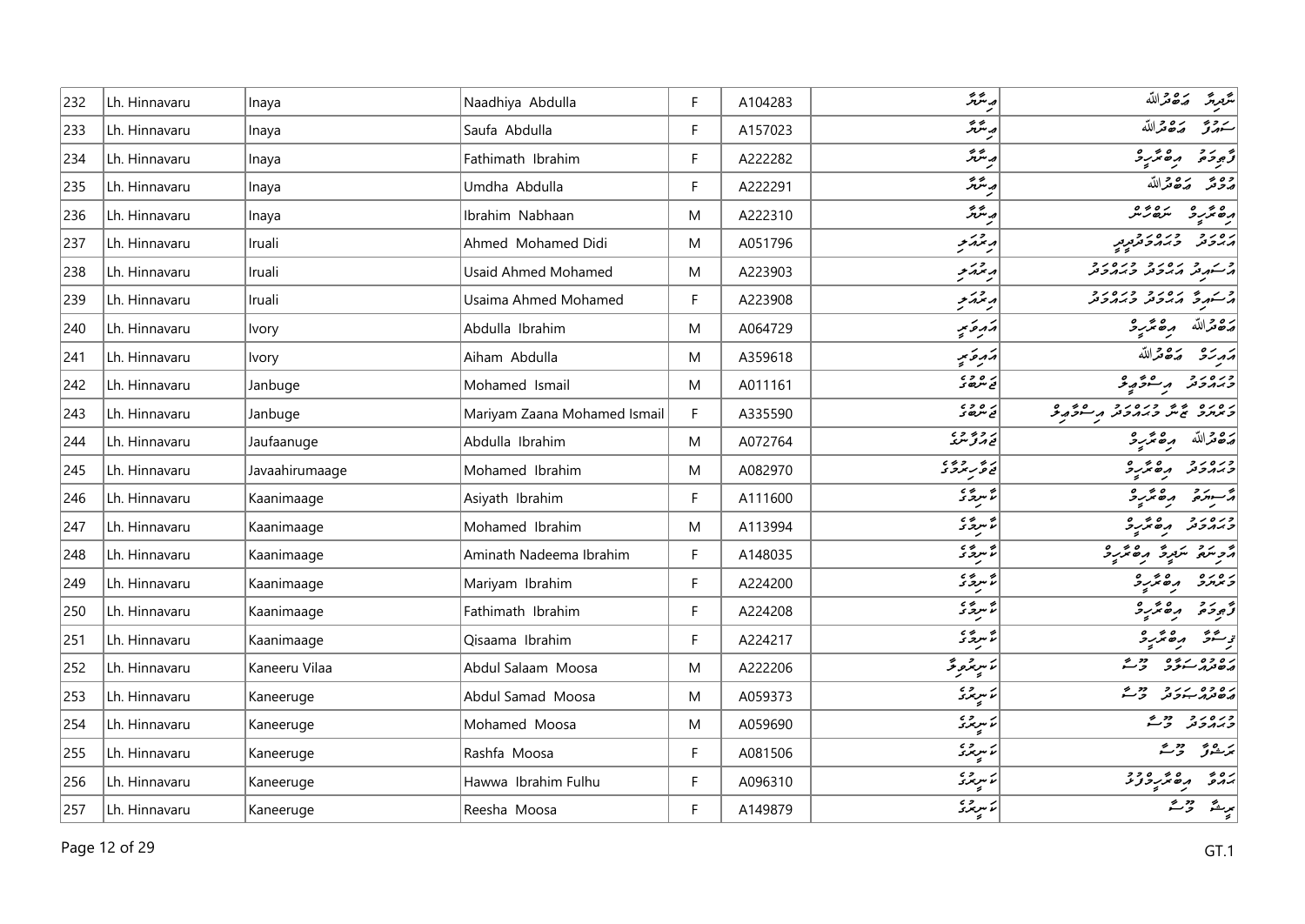| 258 | Lh. Hinnavaru | Kaneeruge      | Abdul Haseeb Moosa        | M           | A222210 | ر<br>موسر پرې                                                                                                                                                                                                                    | ړه وه ريد ده<br>درخوبر سره<br>و مشر                                                                                                                                                                                                                                                                                                                                                                                                                 |
|-----|---------------|----------------|---------------------------|-------------|---------|----------------------------------------------------------------------------------------------------------------------------------------------------------------------------------------------------------------------------------|-----------------------------------------------------------------------------------------------------------------------------------------------------------------------------------------------------------------------------------------------------------------------------------------------------------------------------------------------------------------------------------------------------------------------------------------------------|
| 259 | Lh. Hinnavaru | Kaneeruge      | Risha Moosa               | F           | A222215 | ر<br>موسرپری                                                                                                                                                                                                                     | برنگ ار <i>ائ</i><br>ار                                                                                                                                                                                                                                                                                                                                                                                                                             |
| 260 | Lh. Hinnavaru | Kaneerumaage   | Zaheen Mohamed            | M           | A075220 | ر<br>مأسو پر ژی                                                                                                                                                                                                                  | ترر شده وره د و<br>فرر شد و برو تر                                                                                                                                                                                                                                                                                                                                                                                                                  |
| 261 | Lh. Hinnavaru | Kaneerumaage   | Zunaira Mohamed           | F           | A156746 | ىز سرچرى<br>مەس <sub>ى</sub> پرىرى                                                                                                                                                                                               | و رە ر د<br>تر پروتر<br>چ سکیر بخر                                                                                                                                                                                                                                                                                                                                                                                                                  |
| 262 | Lh. Hinnavaru | Kaneerumaage   | Zaihaan Ahmed             | M           | A223123 | ئەسرچرى<br>_ ئ                                                                                                                                                                                                                   | ىم ئەشكەر ئەرەر د                                                                                                                                                                                                                                                                                                                                                                                                                                   |
| 263 | Lh. Hinnavaru | Kaneerumaage   | Sanfa Hassan Fulhu        | F           | A280711 | ر<br>رأسپر پر دی                                                                                                                                                                                                                 | سەھەر بەسەھەر                                                                                                                                                                                                                                                                                                                                                                                                                                       |
| 264 | Lh. Hinnavaru | Kaneerumaage   | Ali Mohamed               | M           | A304153 | ر<br>مأسر پر ژی                                                                                                                                                                                                                  |                                                                                                                                                                                                                                                                                                                                                                                                                                                     |
| 265 | Lh. Hinnavaru | Kanmatheege    | Ahmed Abdul Rahman        | M           | A067083 | ر ه ر<br>پاسر <sub>چ تو</sub> ر                                                                                                                                                                                                  |                                                                                                                                                                                                                                                                                                                                                                                                                                                     |
| 266 | Lh. Hinnavaru | Kanmatheege    | Hussain Abdul Rahman      | M           | A120623 | بر عربي تحريج                                                                                                                                                                                                                    |                                                                                                                                                                                                                                                                                                                                                                                                                                                     |
| 267 | Lh. Hinnavaru | Kareshma       | Abdul Majeed Rashad       | M           | A221401 | ر ء شره پح                                                                                                                                                                                                                       | ره وه د پرځنگر<br>ماه ترڅرکې تر برخگر                                                                                                                                                                                                                                                                                                                                                                                                               |
| 268 | Lh. Hinnavaru | Kashmeeruge    | Khadheeja Ibrahim         | F           | A079859 | ر مشوچ پرې<br>مشاه                                                                                                                                                                                                               | كزبرق وهتررد                                                                                                                                                                                                                                                                                                                                                                                                                                        |
| 269 | Lh. Hinnavaru | Kashmeeruge    | Ahmed Abdulla             | M           | A222766 | ر هو و و و عر                                                                                                                                                                                                                    | بره برد بره قرالله                                                                                                                                                                                                                                                                                                                                                                                                                                  |
| 270 | Lh. Hinnavaru | Kashmeeruge    | Ali Ahad                  | M           | A222783 | برهوجر                                                                                                                                                                                                                           | $\begin{array}{c cc} & \mathbf{1} & \mathbf{1} & \mathbf{1} \\ & \mathbf{1} & \mathbf{1} & \mathbf{1} \\ & \mathbf{1} & \mathbf{1} & \mathbf{1} \\ & & \mathbf{1} & \mathbf{1} \\ & & & \mathbf{1} & \mathbf{1} \\ & & & & \mathbf{1} \\ & & & & & \mathbf{1} \\ & & & & & & \mathbf{1} \\ & & & & & & \mathbf{1} \\ & & & & & & & \mathbf{1} \\ & & & & & & & & \mathbf{1} \\ & & & & & & & & \mathbf{1} \\ & & & & & & & & & \mathbf{1} \\ & & &$ |
| 271 | Lh. Hinnavaru | Kashmeeruge    | Solih Ibrahim             | M           | A322878 | ر مه د د د د کار د کار د کار د کار د کار د کار د کار د کار د کار د کار د کار د کار د کار د کار د کار د کار د ک<br>مارسی کار د کار د کار د کار د کار د کار د کار د کار د کار د کار د کار د کار د کار د کار د کار د کار د کار د کا | بتور رەپرى                                                                                                                                                                                                                                                                                                                                                                                                                                          |
| 272 | Lh. Hinnavaru | Kashmeeruge    | Ibrahim Ramy              | M           | A325703 | ر<br>ئەشھوپىرى                                                                                                                                                                                                                   | دە ئېرىدى<br>ر<br>بخرجر                                                                                                                                                                                                                                                                                                                                                                                                                             |
| 273 | Lh. Hinnavaru | Kashmeeruge    | Abdulla Ramih             | M           | A351118 | ر مشوچه د <sup>ه</sup>                                                                                                                                                                                                           | 20 مرالله<br>برگرمر                                                                                                                                                                                                                                                                                                                                                                                                                                 |
| 274 | Lh. Hinnavaru | Kasthoorimaage | Ali Mohamed               | M           | A044807 | ر 720 و.<br>ما سوچ پر تر ي                                                                                                                                                                                                       | أمجمع وره رد                                                                                                                                                                                                                                                                                                                                                                                                                                        |
| 275 | Lh. Hinnavaru | Kasthoorimaage | Abdulla Murushidh         | M           | A224108 | ر ۶۵۰۰ ور<br>ما سوه مرد د                                                                                                                                                                                                        | رەقمەللە ئىرىسىر                                                                                                                                                                                                                                                                                                                                                                                                                                    |
| 276 | Lh. Hinnavaru | Kelaibokaruge  | Hassan Ali                | M           | A224282 | ، د بر د ،<br>مزده مرد                                                                                                                                                                                                           | پرستمبر کامی                                                                                                                                                                                                                                                                                                                                                                                                                                        |
| 277 | Lh. Hinnavaru | Kelaibokaruge  | Sobeeh Hassan             | M           | A224306 | ، د بر بر د ،<br>مؤدر ځاندې                                                                                                                                                                                                      | برسەيىتىر<br>بنوچر                                                                                                                                                                                                                                                                                                                                                                                                                                  |
| 278 | Lh. Hinnavaru | Kelaibokaruge  | Sobaaha Hassan            | $\mathsf F$ | A224314 | ، د پر د ،<br>موږه ميږ                                                                                                                                                                                                           | بەلاش بر ئەشر                                                                                                                                                                                                                                                                                                                                                                                                                                       |
| 279 | Lh. Hinnavaru | Keneree Villa  | Majid Hassan              | M           | A039969 | ، ئەبىرە ئ <sup>ۇ</sup>                                                                                                                                                                                                          | ۇي <sub>م</sub> ىز ئەسەھ                                                                                                                                                                                                                                                                                                                                                                                                                            |
| 280 | Lh. Hinnavaru | Keneree Villa  | Sanfa Hassan              | $\mathsf F$ | A042090 | ، ئەبىرە ۋ                                                                                                                                                                                                                       | سەسرى برسەس                                                                                                                                                                                                                                                                                                                                                                                                                                         |
| 281 | Lh. Hinnavaru | Keneree Villa  | Khalidh Hassan            | M           | A223810 | ، ئەبىرە ۋ                                                                                                                                                                                                                       | تزموش الاسكانس                                                                                                                                                                                                                                                                                                                                                                                                                                      |
| 282 | Lh. Hinnavaru | Kethi          | Aminath Suha              | F           | A223307 | ء<br>موس                                                                                                                                                                                                                         | ومحر سنرس المستركز                                                                                                                                                                                                                                                                                                                                                                                                                                  |
| 283 | Lh. Hinnavaru | Kethi          | Abdulla Shahudhaan Yoosuf | M           | A223309 | ء<br>موھ                                                                                                                                                                                                                         | رە داللە ھەر دە دە دە                                                                                                                                                                                                                                                                                                                                                                                                                               |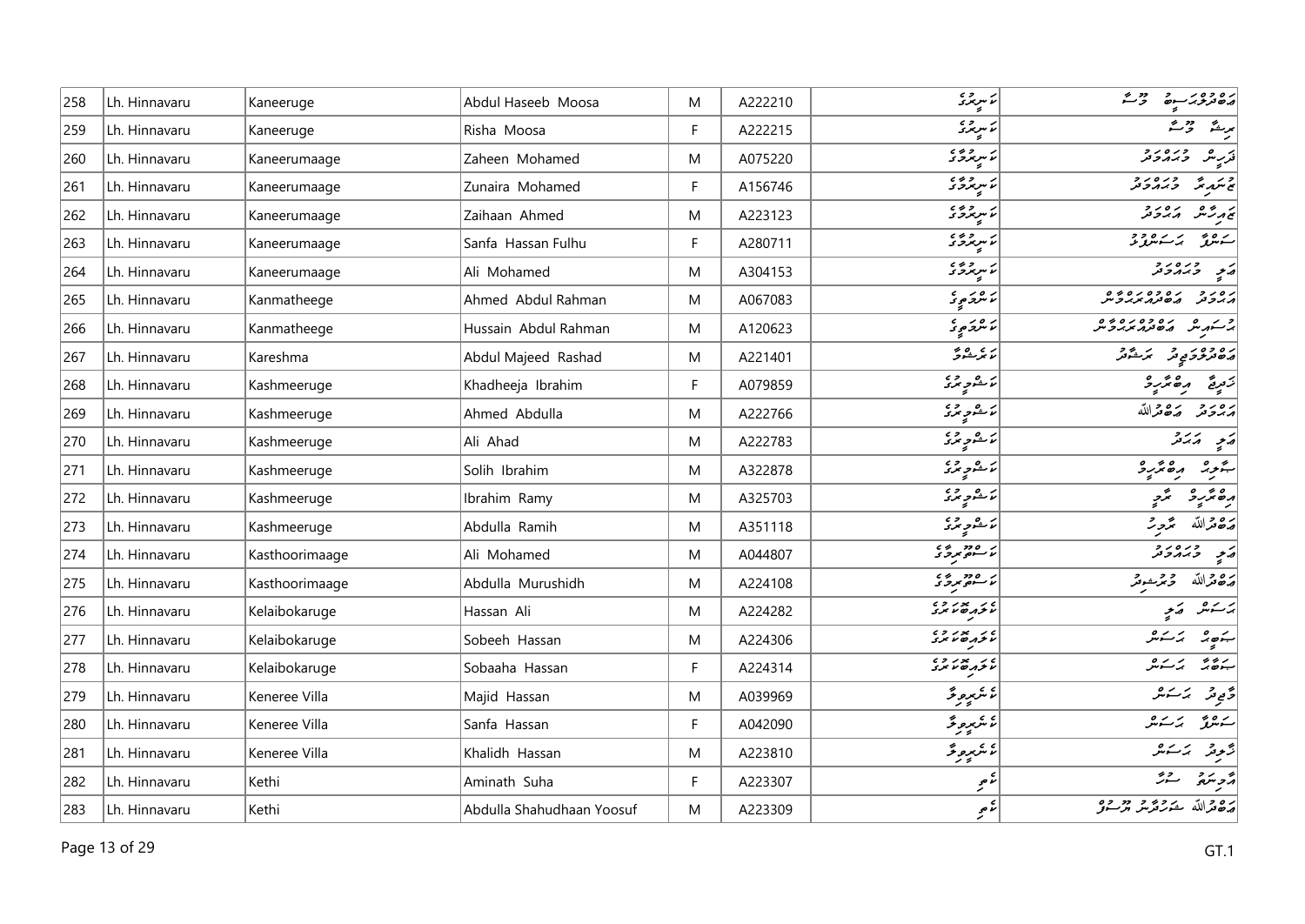| 284 | Lh. Hinnavaru | Khaleefaa       | Aishath Shifa Adam      | F  | A223814 | زَرٍوٌ                             | وأرشكم شرق والارد                         |
|-----|---------------|-----------------|-------------------------|----|---------|------------------------------------|-------------------------------------------|
| 285 | Lh. Hinnavaru | Kosheege        | Mohamed Shiham          | M  | A040905 | لتمبرجه                            | ورەرو ئىدۇۋ                               |
| 286 | Lh. Hinnavaru | Kothanmaage     | Mohamed Abdul Rahman    | M  | A065547 | پر رہ دی<br>  رہ مرکز <sub>ک</sub> |                                           |
| 287 | Lh. Hinnavaru | Kudhiluboamaage | Ali Shareef             | M  | A061743 | و وه وي<br>موروه و د               | أەكىم ئىستىمبرىژ                          |
| 288 | Lh. Hinnavaru | Kudhiluboamaage | Ihsan Mohamed           | M  | A152185 | و وه ۶۵<br>ما تورگ د د             | ورمان ورەرد                               |
| 289 | Lh. Hinnavaru | Kudhiluboamaage | Ifradh Mohamed          | M  | A222053 | و وه وه و .<br>ما مرموه و د        | ە 2012 - 2012.<br>مۇمۇمىر <i>27م</i> 5مىر |
| 290 | Lh. Hinnavaru | Kudhiluboamaage | Ikram Mohamed           | M  | A329919 | و وه وه<br>ما ترمزه ژ د            | ם מם כנסנב<br>געי <i>גב בג</i> גבע        |
| 291 | Lh. Hinnavaru | Lazer           | Aminath Shaiaa Ibrahim  | F  | A224153 | دے پر<br>محریم مر                  | أزوينهم تكررا أره بردو                    |
| 292 | Lh. Hinnavaru | Leaf Life       | Jameela Abdul Rahman    | F  | A145305 | ووڅه د                             | ر و ده ده ده و د                          |
| 293 | Lh. Hinnavaru | Leaf Life       | Aminath Hishma Hood     | F. | A223348 | ووځه د                             | أأدبتهم برحاة المحمر                      |
| 294 | Lh. Hinnavaru | Light           | Fathimath Ibrahim       | F  | A063008 | خرم                                | ژوده مقتر                                 |
| 295 | Lh. Hinnavaru | Light           | Ahmed Hisan             | M  | A119875 | خرج                                | رەرو بەشكە                                |
| 296 | Lh. Hinnavaru | Lilyge          | Mohamed Rifau           | M  | A104135 | مومودگا<br>مرگیب                   | כנסני תיבי                                |
| 297 | Lh. Hinnavaru | Lilyge          | Abdulla Rusthum         | M  | A147445 | مومو <sup>ي</sup><br>مرتو          | برە تراللە<br>د ۱۶۵ وه<br>بر شومو         |
| 298 | Lh. Hinnavaru | Maafaa          | Mohamed Ismail Fulhu    | M  | A023437 | وٌوٌ                               | ورەرو مەھمەدود                            |
| 299 | Lh. Hinnavaru | Maafaa          | Ahmed Ma'aash Mohamed   | M  | A224715 | وٌ                                 | ره رو رو ه وره رو<br>مدونر وه شو وبرمونر  |
| 300 | Lh. Hinnavaru | Maaolhu         | Abdulla Raafee          | M  | A221526 | پر بر و<br>تر <i>آر</i> نو         | برة قرالله<br>تتمر                        |
| 301 | Lh. Hinnavaru | Maaranga        | Saeed Adam              | M  | A057733 | ۇ ئەس <i>ى</i> كە                  | سكەر ئەرە                                 |
| 302 | Lh. Hinnavaru | Maathila        | Ali Mohamed             | M  | A143977 | ځېږځه                              |                                           |
| 303 | Lh. Hinnavaru | Malas           | Hassan Ibrahim          | M  | A032767 | ىز ئە                              | بركستين مره محرره                         |
| 304 | Lh. Hinnavaru | Malas           | Sanfa Mohamed           | F  | A069689 | ىز ئە                              | ر ور ورورو<br>سەملا كەبرەك                |
| 305 | Lh. Hinnavaru | Malas           | Aminath Hunaisa Hassan  | F  | A074095 | ىز ئە                              | أدوسم بالمندع بمسكر                       |
| 306 | Lh. Hinnavaru | Malas           | Fathmath Hunaifa Hassan | F  | A111180 | ىز ئە                              | ۋودۇ باشگۇ ئاسكى                          |
| 307 | Lh. Hinnavaru | Malas           | Ibrahim Hamdhoon Hassan | M  | A224607 | ىز ئە                              | وه نگرد بروترس برگرم                      |
| 308 | Lh. Hinnavaru | Malas           | Ismail Hasnaan Hassan   | M  | A224608 | ىز ئەر                             | ړ هغږدي پر عمره بر ده .                   |
| 309 | Lh. Hinnavaru | Manfaa          | Zuhaira Ismail          | F  | A114212 | ىر ھەمچ                            | ى ئەربۇ بەسىۋە ي                          |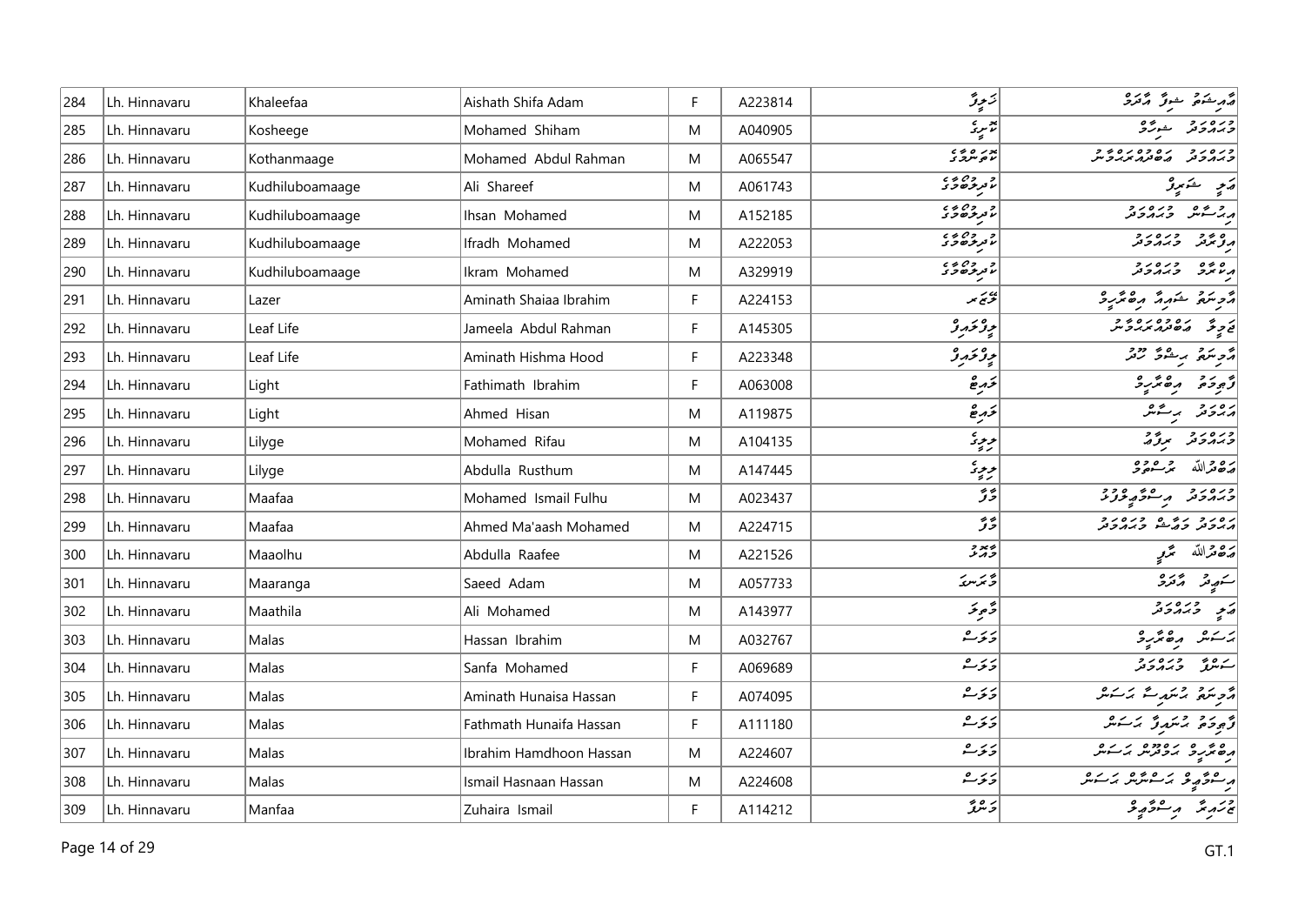| 310 | Lh. Hinnavaru | Manfaa                   | Ismail Muanis Mohamed | M         | A224752 | ر ه پژ                           | و مشخور و در در در در در                                   |
|-----|---------------|--------------------------|-----------------------|-----------|---------|----------------------------------|------------------------------------------------------------|
| 311 | Lh. Hinnavaru | Manzil                   | Ahmed Jalal           | M         | A034500 | ئەشرىپ بۇ                        | رەر دىرە                                                   |
| 312 | Lh. Hinnavaru | Midhilimaage             | Shameema Mohamed      | F         | A221701 | اوىروۇ ئى<br><u>سىر</u>          | و ره ر د<br>تر پر ژمر<br>شکو و گر                          |
| 313 | Lh. Hinnavaru | Midhilimaage             | Hussain Mohamed       | M         | A221702 | او درود و ،<br><u>در د د</u>     | جر شهر مده در در د                                         |
| 314 | Lh. Hinnavaru | Midhilimaage             | Ali Mohamed           | M         | A221705 | او درود و ؟<br><u>ب ب</u>        | أيمو وره رد                                                |
| 315 | Lh. Hinnavaru | Moon Light               | Ismail Nihad          | M         | A022438 | وده ره<br>د سر <sub>خرار</sub> ه | برڪرد پور سرگرد                                            |
| 316 | Lh. Hinnavaru | <b>Naares</b>            | Ahmed Liraar          | ${\sf M}$ | A073016 | پڑ پر ہ                          | رەر ئەرىپىر<br>مەركى ئىمگىر                                |
| 317 | Lh. Hinnavaru | Naares                   | Ibrahim Faris         | ${\sf M}$ | A223804 | پرې ه                            | ۇ ئىر مە<br>ەھ ئۈر ۋ                                       |
| 318 | Lh. Hinnavaru | Nabeezge                 | Abdulla Aboobakur     | M         | A064611 | پر چە ج<br>سرچە ئ                | برە دالله<br>77/77/                                        |
| 319 | Lh. Hinnavaru | Nailoanuge               | Abdul Sameeu Ali      | M         | A157839 | يتدعويني                         | גם כם הבה הב                                               |
| 320 | Lh. Hinnavaru | Nailoanuge               | Agleema Abdul Rahman  | F         | A158706 | بر و و ،<br>سرگرسر               | ره وه ره د ه<br>پره تربر تر تر<br>برء ويح                  |
| 321 | Lh. Hinnavaru | Nailoanuge               | Aminath Ali           | F         | A222361 | يئد دعمي                         | أأدبتهم أأو                                                |
| 322 | Lh. Hinnavaru | Nailoanuge               | Nihula Ali            | F         | A222374 | يندعون                           | سرچينې کمنځ                                                |
| 323 | Lh. Hinnavaru | Nailoanuge               | Mohamed Jinah         | ${\sf M}$ | A222377 | يئد وهي                          | و ره ر د<br>د بر د تر تر<br>ہ مگر <sup>2</sup>             |
| 324 | Lh. Hinnavaru | Nailoanuge               | Aishath Nabeela       | F         | A222379 | يئد وهي                          | أقهر مشقوق التكويح                                         |
| 325 | Lh. Hinnavaru | Nailoanuge               | Ahmed Ashraf          | ${\sf M}$ | A319712 | يئدى وي                          | ره رو بر ۱۵ ره<br>پرېدنر پر شورو                           |
| 326 | Lh. Hinnavaru | Nalage                   | Ibrahim Ameen         | M         | A223237 | ىرىر ›<br>سرىۋى                  | رەترىر تەرىر                                               |
| 327 | Lh. Hinnavaru | Naseemee Villa           | Mohamed Ismail        | M         | A223196 | ىئەسى <sub>ۋ</sub> بورگە         |                                                            |
| 328 | Lh. Hinnavaru | Naseemee Villa Uthurubai | Aminath Moosa         | F         | A085804 |                                  | حر مئے<br>لأحر يئرة                                        |
| 329 | Lh. Hinnavaru | Naseemee Villa Uthurubai | Hawwa Rasheeda        | F         | A096912 |                                  | برە پىر<br>ىمەرشەقە                                        |
| 330 | Lh. Hinnavaru | Naseemee Villa Uthurubai | Hafeeza Rasheed       | F         | A211561 | ת - קיק פי הקבלת<br>- דורק הקבלת | <i>ړُوٍ پُوَ پُوَ پُوَ پُوَ پِ</i>                         |
| 331 | Lh. Hinnavaru | Night Star               | Neeza Ibrahim         | F         | A132196 | سَم <i>دِ ڇ</i> ُ سُوءِ س        |                                                            |
| 332 | Lh. Hinnavaru | Night Star               | Seereen Ibrahim       | F         | A156083 | سكره طيء سكرة بر                 | ەھ تررۈ<br>اسوبریٹر<br>شقیقہ                               |
| 333 | Lh. Hinnavaru | Night Star               | Azlifa Ibrahim        | F         | A221373 | سكەر ھىسكەتتىر                   | ەيجىمۇتى<br>وە ئەربە                                       |
| 334 | Lh. Hinnavaru | Night Star               | Mohamed Ibrahim       | M         | A221378 | يئده عصفح بر                     | و ر ه ر و<br><i>و پر</i> پر تر<br>ە ھەمرىر 2<br>برھەمرىر 2 |
| 335 | Lh. Hinnavaru | Night Star               | Sheeza Ibrahim        | F         | A221379 | لترمط سقيمته                     | شویج در ۱۵ مگر رو                                          |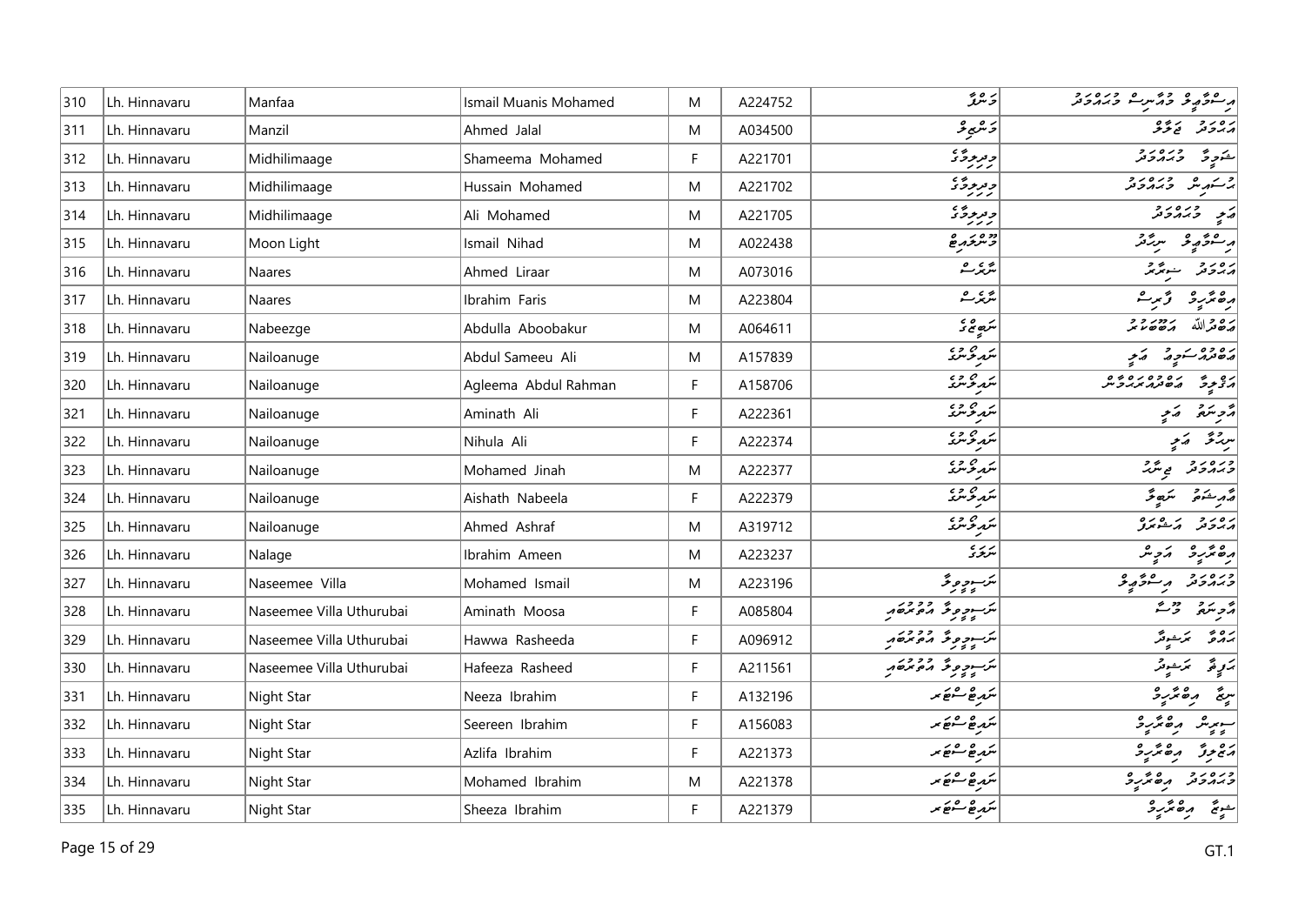| 336 | Lh. Hinnavaru | Night Star          | Aishath Raziyya Ibrahim     | F         | A258450 | سَمَدِ ڪَ حصَن مَد                        | وأرشكني ترسورة وكالربرد                                                                                                                                                                                                        |
|-----|---------------|---------------------|-----------------------------|-----------|---------|-------------------------------------------|--------------------------------------------------------------------------------------------------------------------------------------------------------------------------------------------------------------------------------|
| 337 | Lh. Hinnavaru | Niyaa               | Moosa Mohamed Didi          | M         | A042979 | سرگر                                      | دو مصر و ره رو در در در در بر در این کار در این کار در این کار در این کار در این کار در این کار در این کار در<br>این کار در این کار در این کار در این کار در این کار در این کار در این کار در این کار در این کار در این کار در |
| 338 | Lh. Hinnavaru | Niyaa               | Ali Moosa Didi              | M         | A223443 | سرتر                                      | ر<br>په د مختصوبور<br>په د پ                                                                                                                                                                                                   |
| 339 | Lh. Hinnavaru | Niyaama             | Mohamed Ahmed               | M         | A073549 | سردر                                      | כנסנכ נסנכ<br>כגמכת הגבת                                                                                                                                                                                                       |
| 340 | Lh. Hinnavaru | Nooali              | Khalida Mohamed             | F         | A222284 | انتهزمه                                   | أزٌجِرَّ وَرَوْدُو                                                                                                                                                                                                             |
| 341 | Lh. Hinnavaru | Nooali              | <b>Hudha Mohamed Haleel</b> | F         | A222306 | انتهزمز                                   | وه وره دو ژوید                                                                                                                                                                                                                 |
| 342 | Lh. Hinnavaru | Nooali              | Hussain Khaleel             | ${\sf M}$ | A222307 | انتزمز                                    | يزخير شران ويحياني                                                                                                                                                                                                             |
| 343 | Lh. Hinnavaru | Nooraanee Aage      | Ibrahim Mohamed Solih       | ${\sf M}$ | A011730 | دو پر پره<br>سرپرسرۍ                      | ره عربه وره دو مستور                                                                                                                                                                                                           |
| 344 | Lh. Hinnavaru | Nooraanee Aage      | Fathimath Mohamed Solih     | F         | A035809 | ترىژسرىرى                                 | و د د دره د و د و.<br>ژبوده د برود شور                                                                                                                                                                                         |
| 345 | Lh. Hinnavaru | Nooraanee Aage      | Ahmed Afzal Faiz            | M         | A044550 | دو پر پروتان<br>سرچرسوړن                  | ړه د د پرو شکو او د ځ                                                                                                                                                                                                          |
| 346 | Lh. Hinnavaru | Nooraanee Aage      | Shafraz Nawaz               | M         | A080648 | دو پر سر دي<br>سرچر سر                    | شۇنرىرى بىرە ئ                                                                                                                                                                                                                 |
| 347 | Lh. Hinnavaru | Nooraanee Aage      | Moomina Hussain Fulhu       | F         | A103197 | دو پر مرکز د<br>سرچرسور                   | وړ <sub>و م</sub> گر برخته مورو                                                                                                                                                                                                |
| 348 | Lh. Hinnavaru | Nooraanee Aage      | Hussain Shayaz              | M         | A103199 | ترىژىيەدى                                 | رحم میں منصر<br>میں منص                                                                                                                                                                                                        |
| 349 | Lh. Hinnavaru | Nooraanee Hulhaguge | Ali Simah                   | ${\sf M}$ | A130794 | دو پر سرچ را د ه<br>سرچرس د د د           | $25 - 25$                                                                                                                                                                                                                      |
| 350 | Lh. Hinnavaru | Nooraanee Villa     | Ali Solih                   | M         | A056881 | ترىژىيرە ئۇ                               | أة مع المجمور                                                                                                                                                                                                                  |
| 351 | Lh. Hinnavaru | Nooraanee Villa     | Abdulla Ihsaan              | ${\sf M}$ | A123817 | يزىر<br>سرىر سرە مۇ                       | برة قرالله<br>وبرششر                                                                                                                                                                                                           |
| 352 | Lh. Hinnavaru | Nooraanee Villa     | Khadeeja Hamda              | F         | A132426 | تربر يبر <sub>عر</sub> بحر                | كَ مَعْ مَدَّوَمَّا مِنْ                                                                                                                                                                                                       |
| 353 | Lh. Hinnavaru | Nooraanee Villa     | Hawwa Shumaisha Ibrahim     | F         | A221192 | تر پژمېږ <sub>د</sub> وگ                  |                                                                                                                                                                                                                                |
| 354 | Lh. Hinnavaru | Nooraaneege         | Haleema Ali                 | F         | A221270 | دو پر<br>سربر سرپر                        | ړې ډې                                                                                                                                                                                                                          |
| 355 | Lh. Hinnavaru | Nooraaneege         | Sofa Abdulla                | F         | A221277 | دو پر<br>سربگرس <u>ره</u>                 | بَوَّرٌ مَهْ صَرَّاللَّهُ                                                                                                                                                                                                      |
| 356 | Lh. Hinnavaru | Nooranee uthuruge   | Fahima Ahusha Hussain       | F         | A221351 | מ זי זי די די<br>ייתול ייתול זי זי ג      | وَرِدَّ مَنْ شَدَّ بْرَ سَمَرِ سَ                                                                                                                                                                                              |
| 357 | Lh. Hinnavaru | Nooranee uthuruge   | Mohamed Ushair Hussain      | ${\sf M}$ | A221356 | מ זי זי די די<br>תוצייקו <i>ת זי די</i> ז | ورەرو ويمرکز رئىكرىگ                                                                                                                                                                                                           |
| 358 | Lh. Hinnavaru | Noorange            | Dhiyana Umaru               | F         | A223363 | دد بر ه ،<br>سرپرسر                       | مرتر شر در د                                                                                                                                                                                                                   |
| 359 | Lh. Hinnavaru | Noorange            | Ayra Binth Moosa            | F         | A223365 | دد بر ه ،<br>سرپرسر                       | ړ په کې حاصر وخت                                                                                                                                                                                                               |
| 360 | Lh. Hinnavaru | Nooru Manzil        | Rugiyya Ali                 | F         | A221764 | <br> سربرى مربى عمر                       | پرتو پر کام کر پر                                                                                                                                                                                                              |
| 361 | Lh. Hinnavaru | Nooru Manzil        | Mohamed Aruham              | ${\sf M}$ | A221766 | يزچر عربي بحر                             | כנסנכ נבנס<br>כגהכת הצגב                                                                                                                                                                                                       |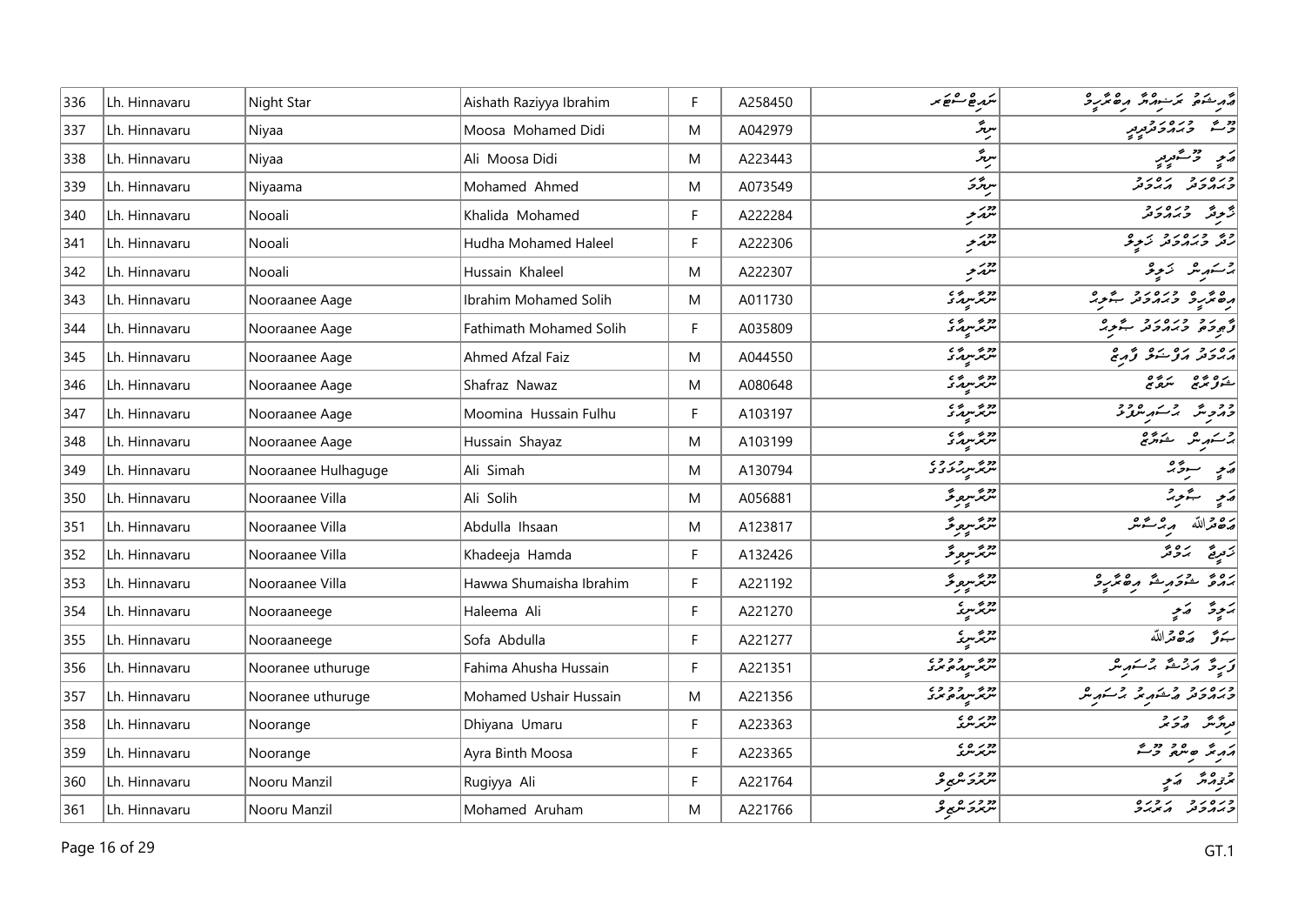| 362 | Lh. Hinnavaru | Noovilaage     | Dr. Miraz Mohamed Fulhu    | M  | A043373 | دد پر پر<br>سر <sub>گو</sub> بر پر | بره د بره دره دود.<br>۱۳۳۹ د برنج د بررد تروند           |
|-----|---------------|----------------|----------------------------|----|---------|------------------------------------|----------------------------------------------------------|
| 363 | Lh. Hinnavaru | Noovilaage     | MARIYA MOHAMED FULHU       | F  | A043374 | دد په په<br>سرچ څرنه               | و دره دودو                                               |
| 364 | Lh. Hinnavaru | Noovilaage     | Fathimath Ibrahim Fulhu    | F. | A044036 | دد<br>متر <sub>جو م</sub> ور       | ژوده رەپزىرور                                            |
| 365 | Lh. Hinnavaru | Noovilaage     | Hussain Mohamed Fulhu      | M  | A050501 | دد د د ،<br>متره د د               | و در و در در دود<br>پر شهر شهر د بر در در د              |
| 366 | Lh. Hinnavaru | Noovilaage     | Siththi Ibrahim Fulhu      | F  | A070047 | دد پر پر<br>سر <sub>گر</sub> بر بر | سوړه ده درونونو                                          |
| 367 | Lh. Hinnavaru | Noovilaage     | Mahmoodh Mohamed Fulhu     | M  | A074118 | دد پر پر<br>سر <sub>گو</sub> بر پر | נפחת כנסנכבר<br>כגבה כגובהקה                             |
| 368 | Lh. Hinnavaru | <b>Noovilu</b> | Abdulla Riffath            | M  | A051263 | لترهر فحر                          | بره دالله مو <i>ده و</i>                                 |
| 369 | Lh. Hinnavaru | Noovilu        | Yoosuf Riffath             | M  | A051997 | لترهر فحر                          | بروده<br>دد و ه<br>در سور                                |
| 370 | Lh. Hinnavaru | Noovilu        | Moosa Rifath               | M  | A075515 | يتره چ                             | دو می دره در د                                           |
| 371 | Lh. Hinnavaru | Noovilu        | Mohamed Riffath            | M  | A092932 | يتر <sub>عر</sub> تحر              | 21012 21012<br>CLRCK 75013                               |
| 372 | Lh. Hinnavaru | Norite         | Mohamed Abdul Samad        | M  | A116031 | ترىرىرغ                            | وره رو ده وه ررو<br><i>وب</i> رمرونر م <i>ن</i> اصرمبوتر |
| 373 | Lh. Hinnavaru | Norite         | JANNATH ISMAIL             | F  | A127699 | ترىرىرغ                            | يے شرینري پر صرف مرفر                                    |
| 374 | Lh. Hinnavaru | North Way      | Nayaz Ahmed                | M  | A062381 | ە دى<br>سرە ۋ                      | شروح برورج                                               |
| 375 | Lh. Hinnavaru | Ocean Read     | Abdul Razzag Umar          | M  | A044040 | م<br>ارکشه شریع دیگر<br>ا          | נסכסנסים כנכ<br>הסנגיגה בל הכינ                          |
| 376 | Lh. Hinnavaru | Ocean Read     | Ali Shareef Umar           | M  | A128989 | م<br>مشاهر مرسم معر                | ړَي ځېږدو ډر پر                                          |
| 377 | Lh. Hinnavaru | Ocean Read     | Ameena Umar                | F  | A157596 | لرمشة مريده                        | أروبتر أرواد                                             |
| 378 | Lh. Hinnavaru | Ocean Read     | Shareefa Ali               | F. | A221628 | رمستشعر پر م                       | شَهَرِزٌ - مَرَمٍ                                        |
| 379 | Lh. Hinnavaru | Ocean Read     | Yoosuf Yameen Umar         | M  | A221638 | لرمشة مريده                        | ור כם ה'קטר הבית<br>וקרייני וקבית והכית                  |
| 380 | Lh. Hinnavaru | Ocean Wake 2   | Amjadh Rashadh             | M  | A025717 | 29401                              | رە روپە كەشىر<br>مەرقى تىر بىر كىشى كىل                  |
| 381 | Lh. Hinnavaru | Ocean Wake 2   | Saudha Rashadh             | F. | A223381 | م د وه و 2<br>م شوسرو 2            | سەرە كەشكەر                                              |
| 382 | Lh. Hinnavaru | Ocean Wake 2   | Mariyam Manoosha Musthafa  | F  | A223401 | م شەھەم 2                          | ر و ر و د در د و در د<br>تر پر برخ د سرچگی د سوچ         |
| 383 | Lh. Hinnavaru | Ocean Wake 2   | Abdhulla Ah'kam Bin Amjadh | M  | A223411 | ەكمەشەھەر 2                        | رە داللە كەررە ھىر كەر د                                 |
| 384 | Lh. Hinnavaru | Olhugiri       | Haleema Abdul Rahman       | F  | A037943 | بو و<br>د ترې مر                   | - 2010701 277                                            |
| 385 | Lh. Hinnavaru | Olhugiri       | Mirah Abdulla              | M  | A222564 | بو و<br>د تر <sub>سر</sub> بر      | حرمكرج وكالحقرالله                                       |
| 386 | Lh. Hinnavaru | Olhuhali       | Ali Ibrahim Gasim          | Μ  | A023943 | پروژمو                             | ړې ره ټرېږ و سره                                         |
| 387 | Lh. Hinnavaru | Olhuhali       | Sabira Hassan              | F  | A222347 | الرورير                            | بەھ ئەسەر                                                |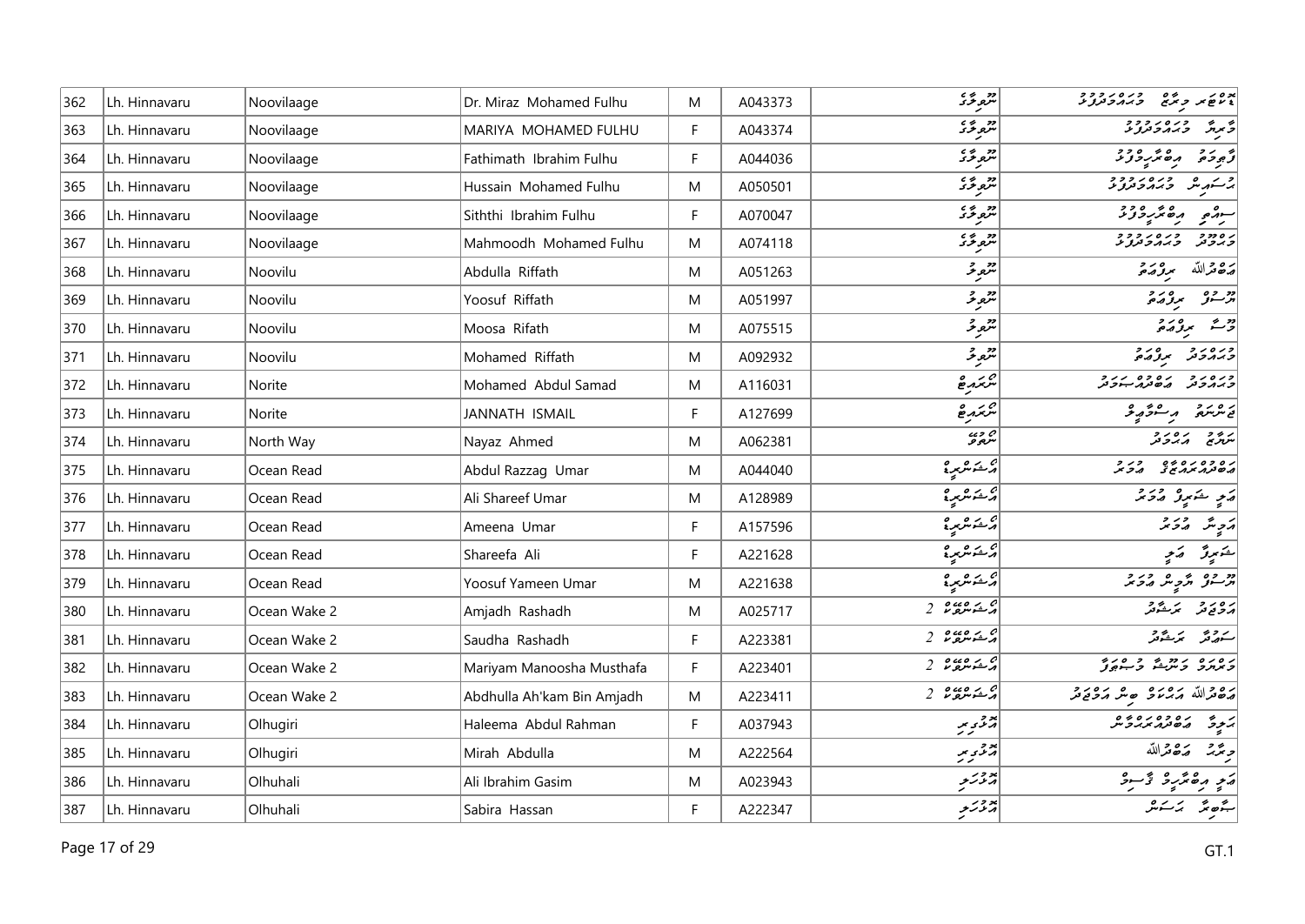| 388 | Lh. Hinnavaru | Olhuhali        | Ibrahim Fauzan Ali      | M         | A223006 | بروری                                | مرە ئەرە بەدە ئەير                                        |
|-----|---------------|-----------------|-------------------------|-----------|---------|--------------------------------------|-----------------------------------------------------------|
| 389 | Lh. Hinnavaru | Olhuhali        | Abdul Rahman Bassam Ali | M         | A223007 | لبردير                               | גם כם גם גם גם ג'ב ג'ב<br>ג'סינג' ג'בינג' שג' ייב" ג'ב    |
| 390 | Lh. Hinnavaru | Orange ge       | Azeema Shameem          | F         | A010627 | پر ی ره و ی<br>در تر شریع ی          |                                                           |
| 391 | Lh. Hinnavaru | Orange ge       | Ahmeema Mohamed         | F         | A157297 | بر د ه و د<br>د مرس                  | و ر ه ر و<br><i>و ټ</i> رو تر<br>ىر 2 <sub>ىچ</sub> ە پىر |
| 392 | Lh. Hinnavaru | Palm Code       | Mohamed Shareef         | M         | A062419 | 0000                                 | ورەرو شىرو                                                |
| 393 | Lh. Hinnavaru | Palm Code       | Yoosuf Ibrahim          | M         | A066551 | 0000                                 | מי כפי ה- <i>סית כ</i>                                    |
| 394 | Lh. Hinnavaru | Palm Code       | Nahida Ibrahim Fulhu    | F         | A096714 | ږه ۵۵ ه<br>بر د ۷ و                  | تربيد رەترىرور                                            |
| 395 | Lh. Hinnavaru | Palm Code       | Hussain Haroon          | M         | A106780 | پره ٥٥<br>ورس و                      | د سور هر د ده ه                                           |
| 396 | Lh. Hinnavaru | Palm Lodge      | Mohamed Adam            | M         | A158440 | ء ە يو ە<br>تر تر يى                 | כנסנכ שנס                                                 |
| 397 | Lh. Hinnavaru | Pearls          | Aishath Anath Ali       | F         | A224569 | ۇ برۇ بە                             | أقهر يشتم وتستبعى وتنجيه                                  |
| 398 | Lh. Hinnavaru | Plazaa          | Nasreena Ibrahim        | F.        | A068414 | ە ئەنج<br>ئۇنى ئى                    | يركوبريتر المقتربرة                                       |
| 399 | Lh. Hinnavaru | Plazaa          | Faiza Ibrahim Koi       | F         | A075369 | ویژنج                                |                                                           |
| 400 | Lh. Hinnavaru | Portiloage      | Ali Mohamed             | M         | A001241 | ہ ج ج<br>بڑ ج مر <sub>ک</sub>        | أمجمع وره دو                                              |
| 401 | Lh. Hinnavaru | Portiloage      | Mohamed Ali             | M         | A077205 | وحوي                                 | ورەرو كې                                                  |
| 402 | Lh. Hinnavaru | Portiloage      | Ali Muruthala           | M         | A223126 | ۾ ج ج<br>اگر جو پور                  | أەمو دىرەت                                                |
| 403 | Lh. Hinnavaru | Portiloage      | Fathmath Ali            | F         | A223129 | وحوي                                 | ومجودة المأمر                                             |
| 404 | Lh. Hinnavaru | Portiloage      | Shifa Ali               | F         | A223133 | وصيحة                                | المعرق أمكني                                              |
| 405 | Lh. Hinnavaru | Radiumge        | Hawwa Gasim Fulhu       | F         | A067874 | ې په ده ،<br>مرد مرد د               | رەپ <sub>ە</sub><br>بەدە تخ <sup>ىر</sup> دى              |
| 406 | Lh. Hinnavaru | Radiumge        | Khadeeja Gasim Fulhu    | F         | A071451 | ې ده ې<br>مروکون                     | زَمِرِةً تَوَسِّرُونَرْ                                   |
| 407 | Lh. Hinnavaru | Radiumge        | Aminath Gasim Fulhu     | F         | A222266 | ړ ده ده<br>مرغ درو د                 | ومريد في المعدود                                          |
| 408 | Lh. Hinnavaru | Raiybageechaage | Ahmed Hamid             | ${\sf M}$ | A128127 | ره د په ده د                         | رەرو پەدىر                                                |
| 409 | Lh. Hinnavaru | Rasdhooge       | Fathimath Mohamed       | F         | A073299 | ر ۱۵۶۵ و.<br>مرگوتری                 | قروح ورەرد                                                |
| 410 | Lh. Hinnavaru | Red Rose        | Hawwa Ibrahim           | F         | A126737 | ، ە ە مەر<br>مون <sub>ى</sub> مىرىسە |                                                           |
| 411 | Lh. Hinnavaru | <b>Red Rose</b> | Aishath Ismail          | F         | A223054 | ، ە ە مەر<br>مون <sub>ى</sub> مىرىسە | مەر شىم بىر سىر ئىر ئى                                    |
| 412 | Lh. Hinnavaru | Red Rose        | Ahmed Riswan            | M         | A223060 | ، ە ەر<br>ئىر بى ئىرگ                | ر ە ر د<br>م <i>.ئ</i> رىر<br>برىشۇ بىر                   |
| 413 | Lh. Hinnavaru | Red Rose        | Abdulla Thohiru         | ${\sf M}$ | A223086 | <sup>ی ہ م</sup> ی ہے                | مَدْهُ مَّرَاللَّهُ مَجَرَ مِرْ                           |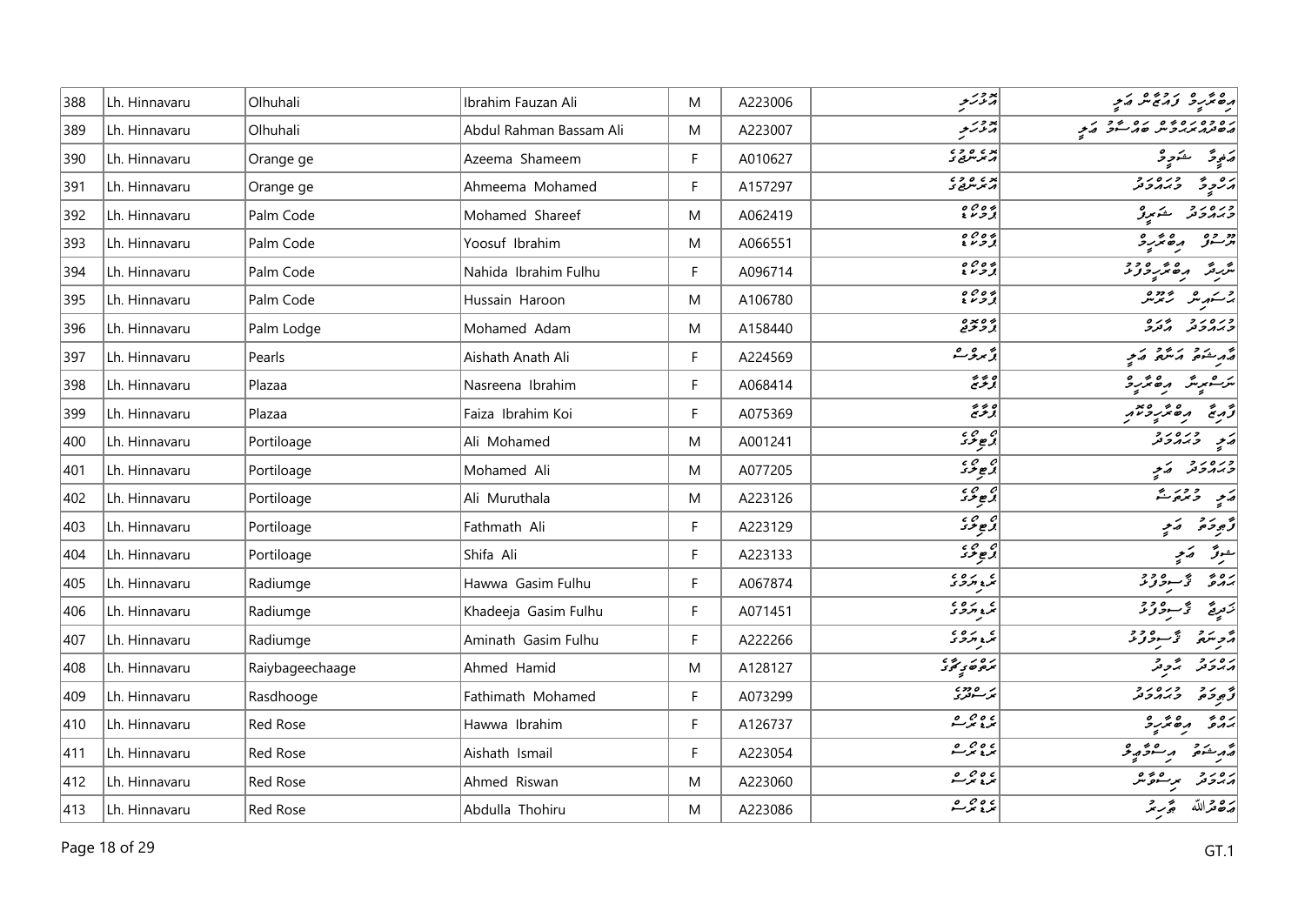| 414 | Lh. Hinnavaru | Resin             | Ahmed Nizar Mohamed      | M         | A101886 | بمرسەمىر                              | גם גדי יישי כגום גב                                    |
|-----|---------------|-------------------|--------------------------|-----------|---------|---------------------------------------|--------------------------------------------------------|
| 415 | Lh. Hinnavaru | <b>Rest House</b> | Waheeda Ibrahim          | F         | A087330 | ې ده ور د ه<br>پر شوم پر د په         | وَرِيمٌ مِنْ مُرْحِرِ                                  |
| 416 | Lh. Hinnavaru | <b>Rest House</b> | Nimad Ibrahim            | M         | A095003 | ى مەھ <i>ئەد</i> ىسە                  | سرچمتر<br>ەھ تررۋ                                      |
| 417 | Lh. Hinnavaru | <b>Rest House</b> | Sima Ibrahim             | F         | A143093 | ې موه پر د ه<br>تر سوچ <i>ز</i> ېر شر | ە ھەترىر ۋ<br>سبوشح                                    |
| 418 | Lh. Hinnavaru | <b>Rest House</b> | Shamin Ibrahim           | M         | A148471 | ې ده ور د ه<br>تر شو <u>لو</u> ر شو   | ەھ ئرىرى<br>الشور مر<br>مسلم                           |
| 419 | Lh. Hinnavaru | <b>Rest House</b> | Shifa Ibrahim            | F         | A155621 | ې ده وبر د ه<br>تر شوم <i>د تر</i>    | شووٌ<br>رە ئۈرۈ                                        |
| 420 | Lh. Hinnavaru | <b>Rest House</b> | Saula Ibrahim            | F         | A222612 | ې ده وبر د ه<br>تر شو <i>تر</i> تر شو | ەھ ئۈرۈ<br>سەپەتى                                      |
| 421 | Lh. Hinnavaru | <b>Rest House</b> | Shamikh Ibrahim          | ${\sf M}$ | A222616 | ې ده ور د ه<br>تر شو تر پر ش          | ەھ ترىر 3<br>ڪ <sub>و</sub> ر                          |
| 422 | Lh. Hinnavaru | Reydhuvaage       | Mariyam Fazna            | F         | A159552 | ړ، و و ،<br>مونونو ی                  | رەرە روش                                               |
| 423 | Lh. Hinnavaru | Roazee Bank       | Aminath Rayya Abdhulla   | F         | A224626 | جري ځ مريز                            | وحب المعاملة الله الله                                 |
| 424 | Lh. Hinnavaru | Roazee Bank       | Aishath Razaana Abdhulla | F         | A224636 | ان<br>مربح ھوگر                       | مەم شەم سىنى ئىر مەھىراللە                             |
| 425 | Lh. Hinnavaru | Roazee Bank       | Ahmed Raim Abdhulla      | M         | A224646 | ەر يەھ بىر بە<br>ئىرىپى ھىر بىر       | أبروير بمروح وكافدالله                                 |
| 426 | Lh. Hinnavaru | Roazee Bank       | Mariyam Raaiqa Abdhulla  | F         | A224650 | ە يەھ مىرىم<br>ئىس ھەمىرىم            | ح مرده محمدتخ مقصرالله                                 |
| 427 | Lh. Hinnavaru | Saahil            | Ali Mohamed              | ${\sf M}$ | A077593 | سەبەير                                | أەبح درەرد                                             |
| 428 | Lh. Hinnavaru | Sahaa             | Mohamed Ibrahim          | ${\sf M}$ | A067282 | يەم                                   | ورەرو مەئرو                                            |
| 429 | Lh. Hinnavaru | Saljamge          | Aneesa Abdulla           | F         | A158834 | ر ه د ه ،<br>ستوقع و د                | أترسيءَ تَمْ صَدْللّه                                  |
| 430 | Lh. Hinnavaru | Seal              | Haroon Yoosuf            | M         | A073838 | سوقر                                  | م دو مار دو وه<br>رسمن سر الر                          |
| 431 | Lh. Hinnavaru | Seal              | Abdulla Mukhlis Amir     | ${\sf M}$ | A221682 | سوقر                                  | رە داللە دىمرې ھېر                                     |
| 432 | Lh. Hinnavaru | Seal              | Mohamed Shaan Amir       | ${\sf M}$ | A221683 | سوعر                                  | ورەرو شەھ كەرىر                                        |
| 433 | Lh. Hinnavaru | Seal              | Hussain Samooh Yoosuf    | M         | A221685 | سوعر                                  | ج کے مرحد حدود وہ<br>برگے مرکب حدود اور سور            |
| 434 | Lh. Hinnavaru | Sell              | Zuhra Adam               | F         | A044372 | سەۋ                                   | وه پر پیمره<br>بح <sup>ر</sup> برگترو                  |
| 435 | Lh. Hinnavaru | Sell              | Dhiyana Adam             | F         | A057664 | يەھ                                   | ىرە <i>گە ئەترە</i>                                    |
| 436 | Lh. Hinnavaru | $\sf_{\sf{Sell}}$ | Mohamed Adam             | ${\sf M}$ | A140638 | يەھ                                   | وره رو وره<br><i>وب</i> رمرونر م <i>ر</i> ترو          |
| 437 | Lh. Hinnavaru | Seven             | Agiba Shameem            | F         | A357078 | ے پر <u>ہ</u>                         | ړٌ تو هٌ د شَوَدُ                                      |
| 438 | Lh. Hinnavaru | Shaadhaabuge      | Zaahiya Abdul Gayyoom    | F         | A222850 | ر د د د د<br>ستوتر <i>ه د</i>         | ر ۵ ۶ ۵ ۶ ۵ وه<br>ג ځ تر پر پر بر پر<br>پر<br>پنج سرچڻ |
| 439 | Lh. Hinnavaru | Shabnameege       | Waheeda Mohamed          | F         | A040589 | ڪ <i>ھيڪو</i> ئ                       | كوبيتر ورەرد                                           |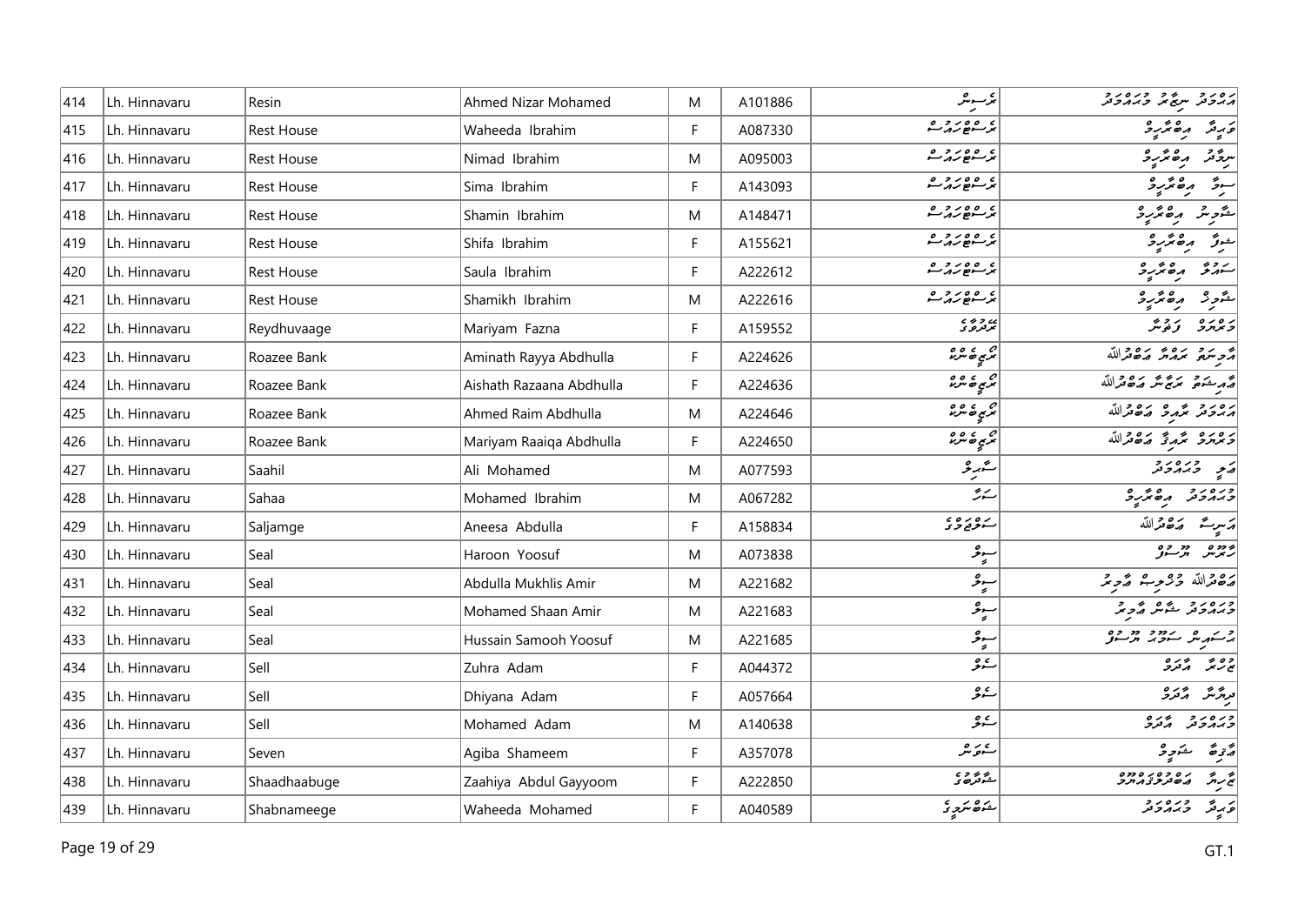| 440 | Lh. Hinnavaru | Shabnameege       | Amjad Mohamed             | M           | A103306 | ے کا سر <sub>حی</sub> کی                       | ג סג כ ג סגב<br>ג כ ב ב ג ג ב ג                                                                                                                                                                                                                                                                                     |
|-----|---------------|-------------------|---------------------------|-------------|---------|------------------------------------------------|---------------------------------------------------------------------------------------------------------------------------------------------------------------------------------------------------------------------------------------------------------------------------------------------------------------------|
| 441 | Lh. Hinnavaru | Shabnameege       | Hawwa Mohamed             | F           | A115742 | الشوه مرد پر                                   | رە بە<br>برادى<br>و ر ه ر و<br><i>د بر</i> ر تر                                                                                                                                                                                                                                                                     |
| 442 | Lh. Hinnavaru | Sheereen Villa    | Nadiyya Mohamed           | F           | A223331 | ىنومرى <i>گرە</i> ئ <sup>ۇ</sup>               | תבנות בגם גב                                                                                                                                                                                                                                                                                                        |
| 443 | Lh. Hinnavaru | Sosunmaage        | Ahmed Aaish Abdulla       | M           | A222188 | <u>م ئەيدى ئى</u>                              | أبروبر ومره ماه مراته                                                                                                                                                                                                                                                                                               |
| 444 | Lh. Hinnavaru | <b>Star Light</b> | Ahmed Anas                | M           | A221824 | شوءَ بر پر په                                  | رەرد رىرگ                                                                                                                                                                                                                                                                                                           |
| 445 | Lh. Hinnavaru | Tharifiyajahaage  | Mariyam Moosa             | F           | A073045 | پر بر بر بر بر بر بر<br>  پر بر بر بر بر بر بر | و ده ده دو مح                                                                                                                                                                                                                                                                                                       |
| 446 | Lh. Hinnavaru | Theen             | Yoosuf Zahuween Ali       | M           | A217712 | مویٹر                                          | وريتو تركره عديد                                                                                                                                                                                                                                                                                                    |
| 447 | Lh. Hinnavaru | Thiary            | Fathimath Nathasha        | F           | A151508 | حودتمسير                                       | و دو سَعَیْتُ<br>وَجودہ سَعَیْتُ<br>مَیِ سَمِیہِ                                                                                                                                                                                                                                                                    |
| 448 | Lh. Hinnavaru | Thiary            | Ali Nadheem               | M           | A222705 | حورتمبر                                        |                                                                                                                                                                                                                                                                                                                     |
| 449 | Lh. Hinnavaru | Thibroazuge       | Jawaadha Adam             | F           | A221276 | ه ۲۵ و و<br>موه مربح و                         | ر دي.<br>نح وگر مرکزو                                                                                                                                                                                                                                                                                               |
| 450 | Lh. Hinnavaru | Thibroazuge       | Ahmed Zahuwaan Hassan     | M           | A221298 | ه ۲ و ۲<br>موځ تر تار                          | رەرد رومۇرىرىكە                                                                                                                                                                                                                                                                                                     |
| 451 | Lh. Hinnavaru | Thoathaage        | Ali Naseer                | M           | A123761 | ج ء ج<br>حوص                                   | أرتموا الكرسومر                                                                                                                                                                                                                                                                                                     |
| 452 | Lh. Hinnavaru | Thoathaage        | Aishath Ismail            | F           | A223770 | ج ءِ ج<br>حوصي ت                               | ورشنق وستحوي                                                                                                                                                                                                                                                                                                        |
| 453 | Lh. Hinnavaru | Tulip             | Ahmed Ibrahim Abdul Azeez | M           | A059714 | ھ <sub>ا</sub> پر پر پر                        |                                                                                                                                                                                                                                                                                                                     |
| 454 | Lh. Hinnavaru | Tulip             | Fathmath Ibrahim          | F           | A068413 | ھ <sup>و</sup> پر پو                           | $rac{1}{2}$ , $rac{1}{2}$ , $rac{1}{2}$ , $rac{1}{2}$ , $rac{1}{2}$ , $rac{1}{2}$ , $rac{1}{2}$ , $rac{1}{2}$ , $rac{1}{2}$ , $rac{1}{2}$ , $rac{1}{2}$ , $rac{1}{2}$ , $rac{1}{2}$ , $rac{1}{2}$ , $rac{1}{2}$ , $rac{1}{2}$ , $rac{1}{2}$ , $rac{1}{2}$ , $rac{1}{2}$ , $rac{1}{2}$ , $rac{1}{2}$ , $rac{1}{2}$ , |
| 455 | Lh. Hinnavaru | Tulip             | Hawwa Ibrahim             | F           | A068415 | ھ پر عربی<br>م                                 |                                                                                                                                                                                                                                                                                                                     |
| 456 | Lh. Hinnavaru | Tulip             | Aminath Ibrahim           | F           | A074116 | ھ پر دي <sub>ر</sub><br>م                      | أأدمره المفترد                                                                                                                                                                                                                                                                                                      |
| 457 | Lh. Hinnavaru | Tulip             | Irufaan Ahmed Ibrahim     | M           | A103545 | ھ پر موب <sup>و</sup>                          | ם מים גם גם גם הם <i>תייב</i>                                                                                                                                                                                                                                                                                       |
| 458 | Lh. Hinnavaru | Tulip             | Aminath Lizeena           | F           | A111864 | ھ پر <sub>م</sub> ور                           | ۇ ئىر ئىق ئىس ئىس                                                                                                                                                                                                                                                                                                   |
| 459 | Lh. Hinnavaru | Tulip             | Aishath Mohamed           | F           | A220905 | وگرمرژ                                         | ه در دره دره<br>په شوی درمارون                                                                                                                                                                                                                                                                                      |
| 460 | Lh. Hinnavaru | Tulip             | Irufa Ahmed Ibrahim       | F.          | A220915 | ھ پر دي <sub>ر</sub><br>م                      | وبرو رور و و هر و                                                                                                                                                                                                                                                                                                   |
| 461 | Lh. Hinnavaru | Tulip             | Mirasa Mohamed            | F.          | A220918 | ھ پر دی <sub>ر</sub><br>م                      | و پڑتے ورہ دو                                                                                                                                                                                                                                                                                                       |
| 462 | Lh. Hinnavaru | Tulip             | Urufa Ahmed Ibrahim       | $\mathsf F$ | A220920 | ھ پر دی <sub>گ</sub>                           | ככל גם גם הם היה כ                                                                                                                                                                                                                                                                                                  |
| 463 | Lh. Hinnavaru | Tulip             | Aminath Mifaza            | F.          | A220924 | <br>  ع <sub>د</sub> مرکز تر                   | أزوينهم وزمج                                                                                                                                                                                                                                                                                                        |
| 464 | Lh. Hinnavaru | Udhares           | Ahmed Naif                | M           | A129031 | د ر ، م<br>مرتد بر م                           | ر ٥ ر و<br>پر پر <del>و</del> تر<br>ىئىر ۋ                                                                                                                                                                                                                                                                          |
| 465 | Lh. Hinnavaru | Udhares           | Nadheema Mohamed          | F           | A351304 | ە ئەر ئەر ھ                                    | أنتروج ورودة                                                                                                                                                                                                                                                                                                        |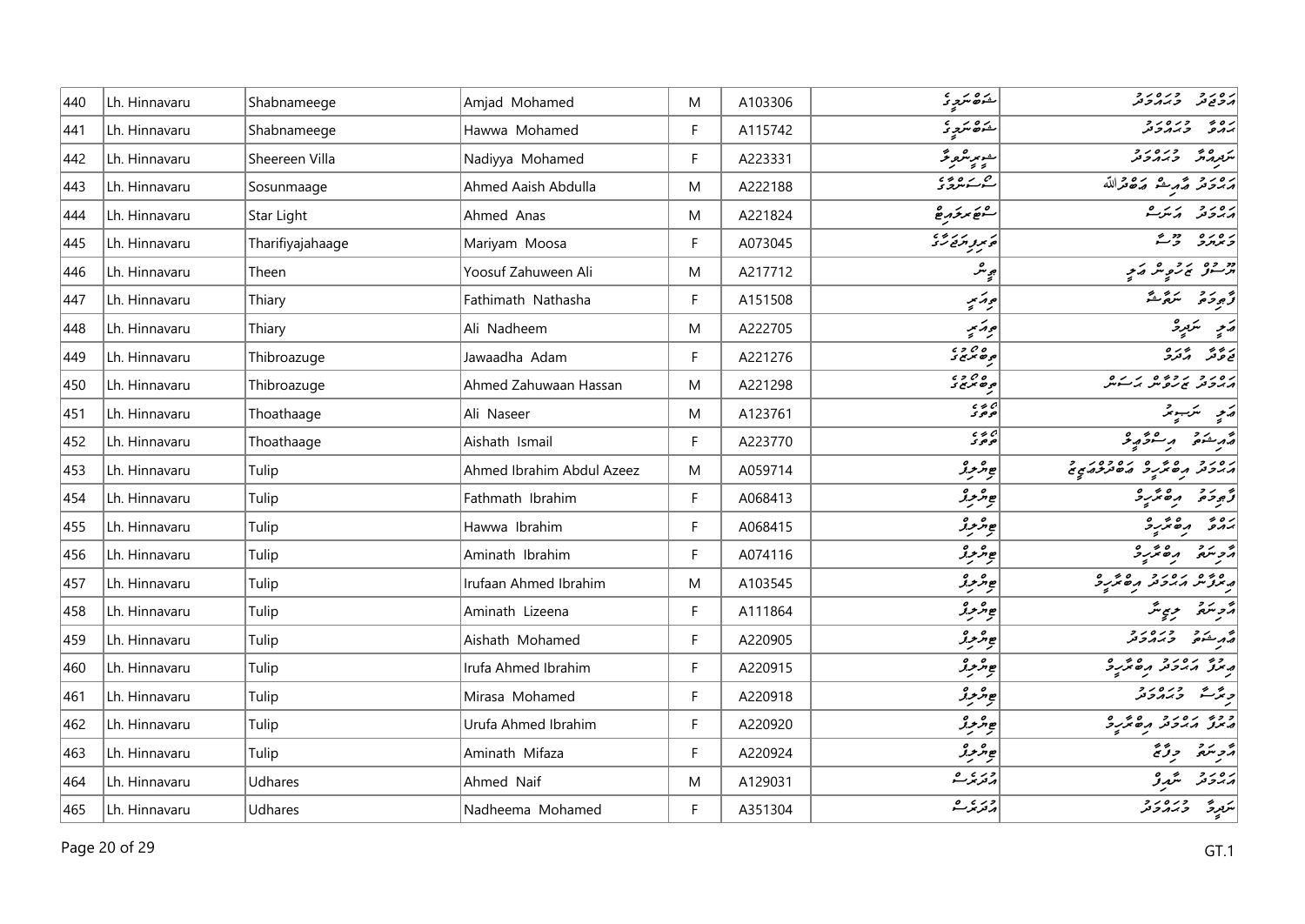| 466 | Lh. Hinnavaru | Uraha             | Mohamed Hassan            | ${\sf M}$ | A009722 | برىرىر                  | ورەرو برىكە                                                  |
|-----|---------------|-------------------|---------------------------|-----------|---------|-------------------------|--------------------------------------------------------------|
| 467 | Lh. Hinnavaru | Uraha             | Aminath Aleefa Abdul Gani | F         | A224911 | برىرىر                  | הכיתה ה' כל הסתיבה' יי                                       |
| 468 | Lh. Hinnavaru | Uraha             | Aminath Ahmed             | F         | A224914 | برىرىر                  | أثر برو برە برو                                              |
| 469 | Lh. Hinnavaru | Uraha             | Fathimath Hassan          | F         | A224918 | برىرىر                  | و دو پر ده                                                   |
| 470 | Lh. Hinnavaru | Uraha             | Ibrahim Shareef Hassan    | M         | A224920 | برىرىر                  | رەترىرو خىرۇ ئەسكى                                           |
| 471 | Lh. Hinnavaru | Usha              | Ibrahim Mohamed           | M         | A026661 | رحمشر                   |                                                              |
| 472 | Lh. Hinnavaru | Usha              | Ahmed Mohamed             | M         | A041251 | رحمشر                   |                                                              |
| 473 | Lh. Hinnavaru | Usha              | Ilyas Mohamed             | M         | A082449 | رژیئه                   | مروش ورەرد                                                   |
| 474 | Lh. Hinnavaru | Usha              | Abdul Rahman Mohamed      | M         | A102092 | رحمشر                   | ג ם כ ם ג ם ג ם ג כ ב ב ב ב ב<br>השנקה יגיג כ ייג כ ג הכ ב ג |
| 475 | Lh. Hinnavaru | Usha              | Aishath Mohamed           | F         | A123510 | رحمشر                   | ه دره دره در د<br><i>مگه شوه</i> دربردنر                     |
| 476 | Lh. Hinnavaru | Usha              | Aminath Mohamed           | F         | A221215 | رحيقه                   | و ره ر د<br>تربر پر تر<br>و څخه سرچ                          |
| 477 | Lh. Hinnavaru | Usha              | Aminath Muha              | F         | A221225 | رحمشر                   | ړٌ پر په در                                                  |
| 478 | Lh. Hinnavaru | Usha              | Mohamed Asham Ibrahim     | M         | A221230 | رحمشر                   |                                                              |
| 479 | Lh. Hinnavaru | Veheli            | Aminath Leesiya           | F         | A072677 | ءيمر                    | ومحر سكون والمستر                                            |
| 480 | Lh. Hinnavaru | Veheli            | Fathimath Jenifa          | F         | A089990 | ءيمو                    | أَوْجِرَةً فَيَ سِمَّ                                        |
| 481 | Lh. Hinnavaru | Veheli            | Ihusan Mohamed            | M         | A223031 | ءيمر                    | ورقم ورەرو                                                   |
| 482 | Lh. Hinnavaru | Veheli            | Aishath Jina Mohamed      | F         | A223034 | ءيجر                    | و مشور و مگر و بره د و د                                     |
| 483 | Lh. Hinnavaru | Veheli            | Aishath Noora             | F         | A223038 | ءيجر                    | و ديد ده ده د                                                |
| 484 | Lh. Hinnavaru | Veheli            | Hawwa Hana Mohamed        | F         | A223051 | ء بحرمر                 | رەپ رپە درەرد                                                |
| 485 | Lh. Hinnavaru | Vidhuvaruge       | Abdul Hameed Mohamed Didi | ${\sf M}$ | A064767 | و بر و ،<br>  و مره مرد |                                                              |
| 486 | Lh. Hinnavaru | Village           | Huzama Abdulla            | F         | A158149 | حرقرهم                  | حيح وكامترالله                                               |
| 487 | Lh. Hinnavaru | Village           | Ibrahim Husham Abdulla    | M         | A223633 | حبحرهم                  | مصرير وحيده معصرالله                                         |
| 488 | Lh. Hinnavaru | Weeklyshan        | Ismail Naseer             | M         | A223550 | ويدينيشر                | رىشۇر ئىر                                                    |
| 489 | Lh. Hinnavaru | <b>White Rose</b> | Abdulla Mohamed           | ${\sf M}$ | A043156 | ئەرەم ئەر               | برە ترالله<br>و ره ر و<br>تر پروتر                           |
| 490 | Lh. Hinnavaru | White Rose        | Shahula Yoosuf            | F         | A073336 | ورومره                  | ے ترتمر<br>دد حره<br>در سور                                  |
| 491 | Lh. Hinnavaru | <b>White Rose</b> | Fathimath Shauna          | F         | A094472 | وروعت                   | قرج وحديثه                                                   |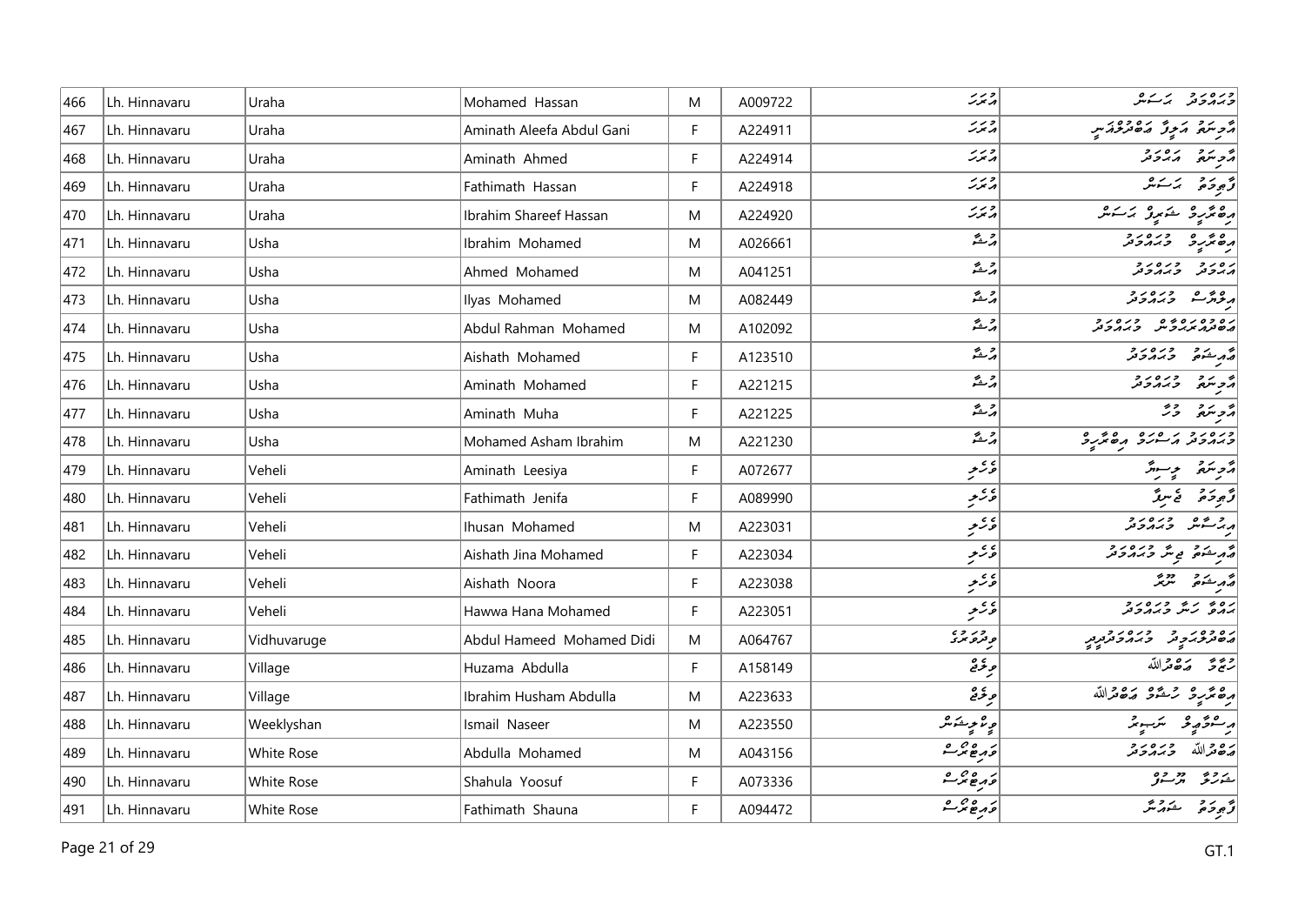| 492 | Lh. Hinnavaru | l White Rose | Aishath Mohamed   | A138732 | ئەرھ بىر م                                           | ه دره دره در د<br>مگهر شور در در در |
|-----|---------------|--------------|-------------------|---------|------------------------------------------------------|-------------------------------------|
| 493 | Lh. Hinnavaru | l White Rose | Fathimath Mohamed | A154085 | ئەرھ <sup>ى</sup> ر شە                               | ه رد دره رد<br>ژبوده دبردنر         |
| 494 | Lh. Hinnavaru | Zumarradhuge | Khadheeja Abdulla | A111379 | و ړ ه پر و ،<br>  ی <del>و</del> ډ برتر <sub>ک</sub> | تزميق ضكافرالله                     |
| 495 | Lh. Hinnavaru | Zumarradhuge | lSoiba Solih      | A222897 | ۶ ر ۵ ر ۶ و ۷<br>  بح <del>5</del> د مرتور           | ابتزرة<br>ستومرتر                   |
| 496 | Lh. Hinnavaru | Zumarradhuge | Soila Solih       | A222899 | 62001<br>  بح فرام مرکزی                             | ىبە ئەرىخە<br>ستحور                 |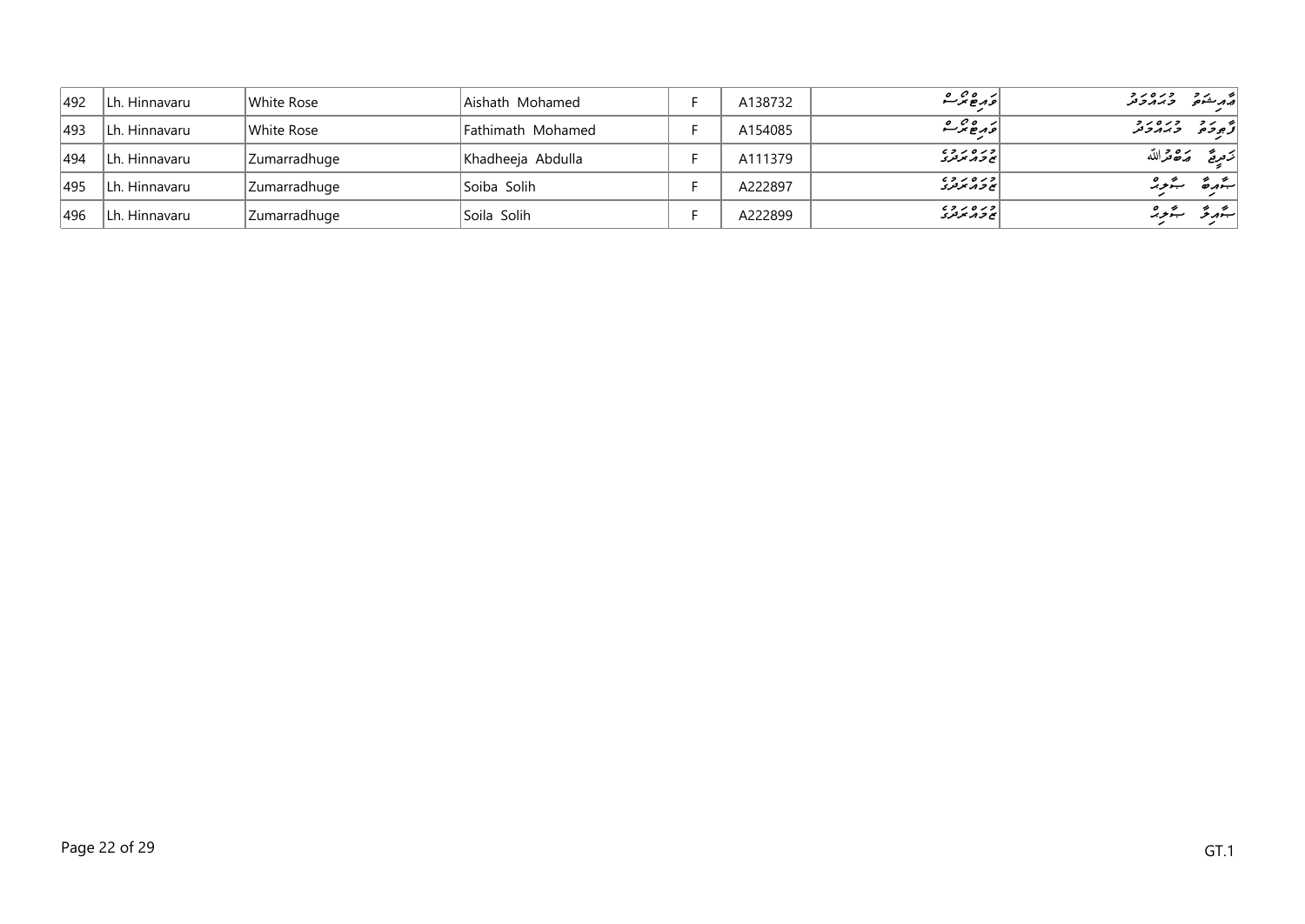## *w7qAn8m? sCw7mRo>u; wEw7mRw;sBo<*

| ' مرمر | 'يئرىثر: |
|--------|----------|
|        |          |
|        |          |
|        |          |

## *w7q9r@w7m> sCw7qHtFoFw7s; mAm=q7 w7qHtFoFw7s;*

| ىر تە | $\mathcal{O} \times$<br>$\sim$ | $\sim$<br>. . | لترنثر |
|-------|--------------------------------|---------------|--------|
|       |                                |               |        |
|       |                                |               |        |
|       |                                |               |        |

| انترنثر: | $^{\circ}$ | يبرهر | $^{\circ}$<br>سرسر |
|----------|------------|-------|--------------------|
|          |            |       |                    |
|          |            |       |                    |
|          |            |       |                    |

| ىرتىر: | 。<br>سر سر | .,<br>مرسر |
|--------|------------|------------|
|        |            |            |
|        |            |            |
|        |            |            |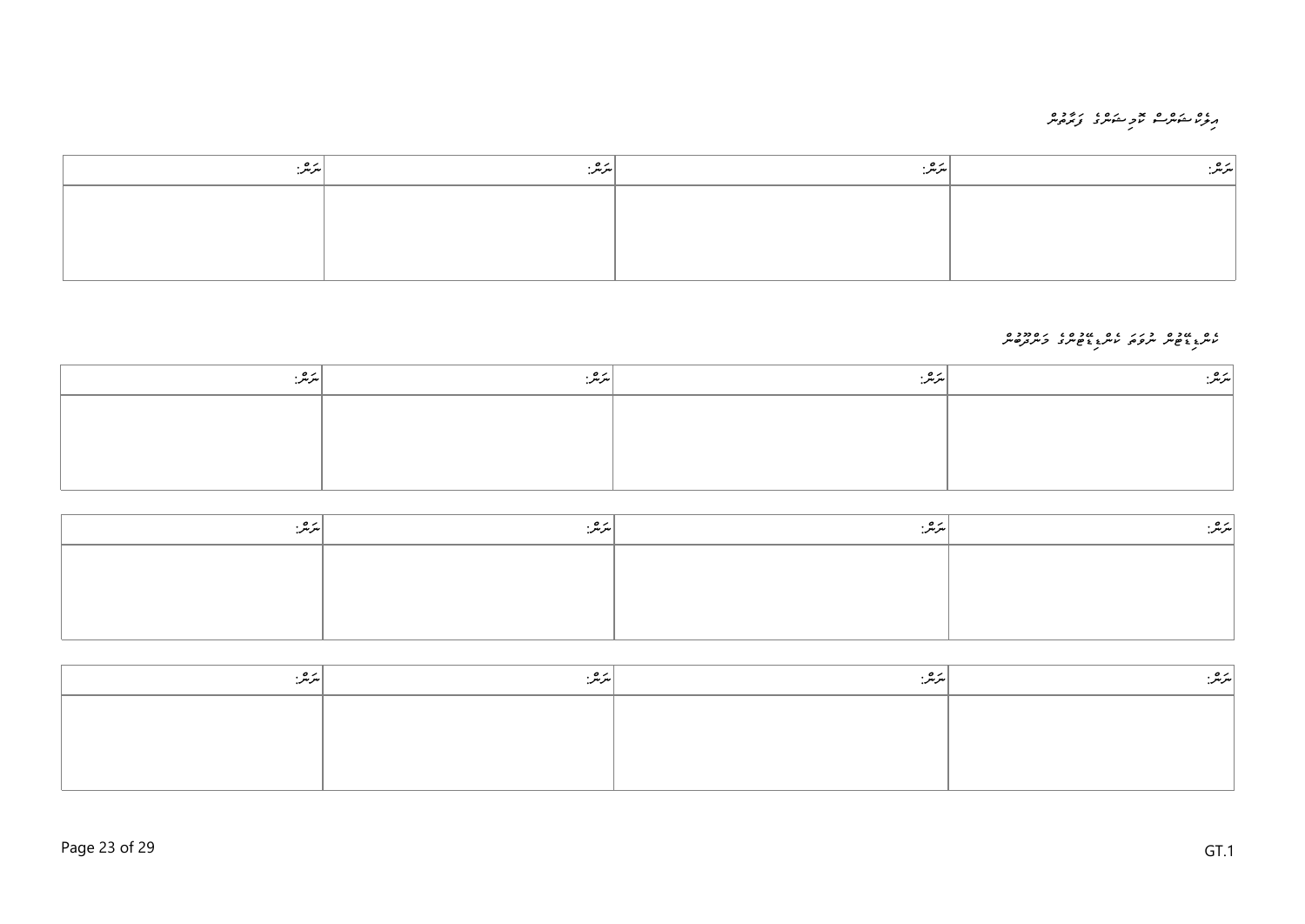| يره. | ο. | ا ير ه |  |
|------|----|--------|--|
|      |    |        |  |
|      |    |        |  |
|      |    |        |  |

| <sup>.</sup> سرسر. |  |
|--------------------|--|
|                    |  |
|                    |  |
|                    |  |

| ىرتىر: | $\sim$ | ا بر هه. | لىرىش |
|--------|--------|----------|-------|
|        |        |          |       |
|        |        |          |       |
|        |        |          |       |

| 。<br>مرس. | $\overline{\phantom{a}}$<br>مر سر | يتريثر |
|-----------|-----------------------------------|--------|
|           |                                   |        |
|           |                                   |        |
|           |                                   |        |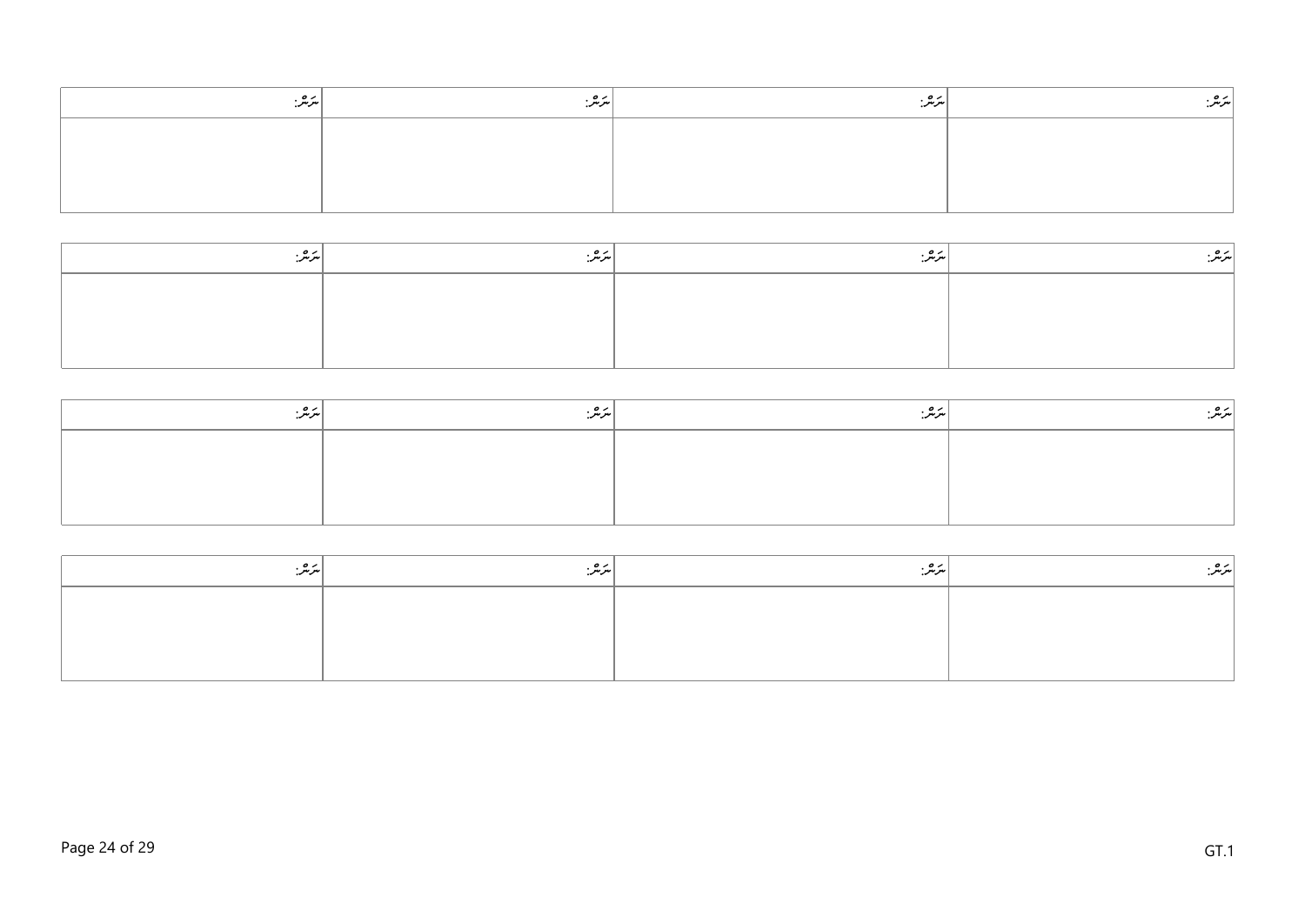| ير هو . | $\overline{\phantom{a}}$ | يرمر | اير هنه. |
|---------|--------------------------|------|----------|
|         |                          |      |          |
|         |                          |      |          |
|         |                          |      |          |

| ىر تىر: | $\circ$ $\sim$<br>" سرسر . | يترمير | o . |
|---------|----------------------------|--------|-----|
|         |                            |        |     |
|         |                            |        |     |
|         |                            |        |     |

| 'تترنثر: | 。<br>,,,, |  |
|----------|-----------|--|
|          |           |  |
|          |           |  |
|          |           |  |

|  | . ه |
|--|-----|
|  |     |
|  |     |
|  |     |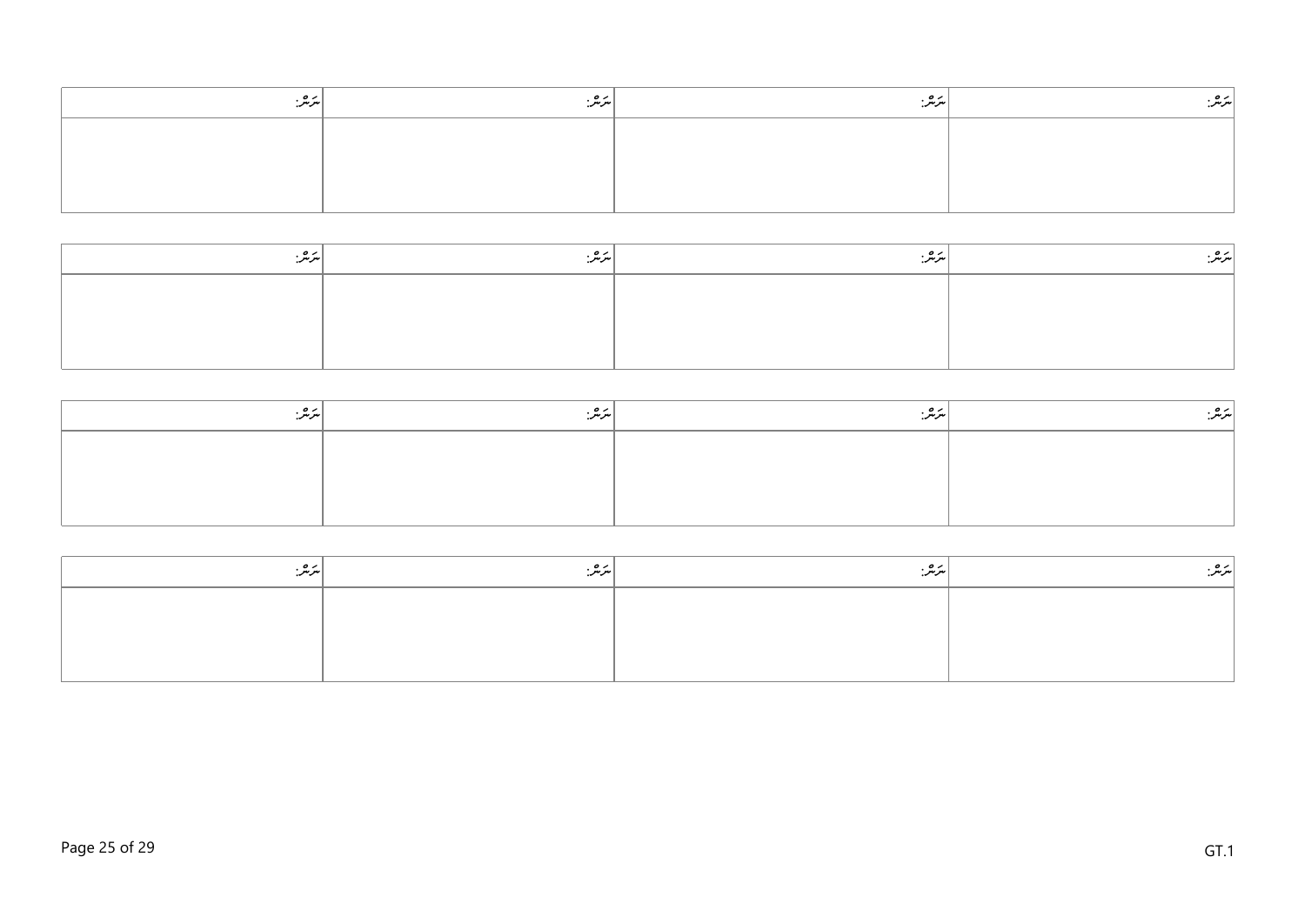| ير هو . | $\overline{\phantom{a}}$ | يرمر | اير هنه. |
|---------|--------------------------|------|----------|
|         |                          |      |          |
|         |                          |      |          |
|         |                          |      |          |

| ىر تىر: | $\circ$ $\sim$<br>" سرسر . | يترمير | o . |
|---------|----------------------------|--------|-----|
|         |                            |        |     |
|         |                            |        |     |
|         |                            |        |     |

| 'تترنثر: | 。<br>,,,, |  |
|----------|-----------|--|
|          |           |  |
|          |           |  |
|          |           |  |

|  | . ه |
|--|-----|
|  |     |
|  |     |
|  |     |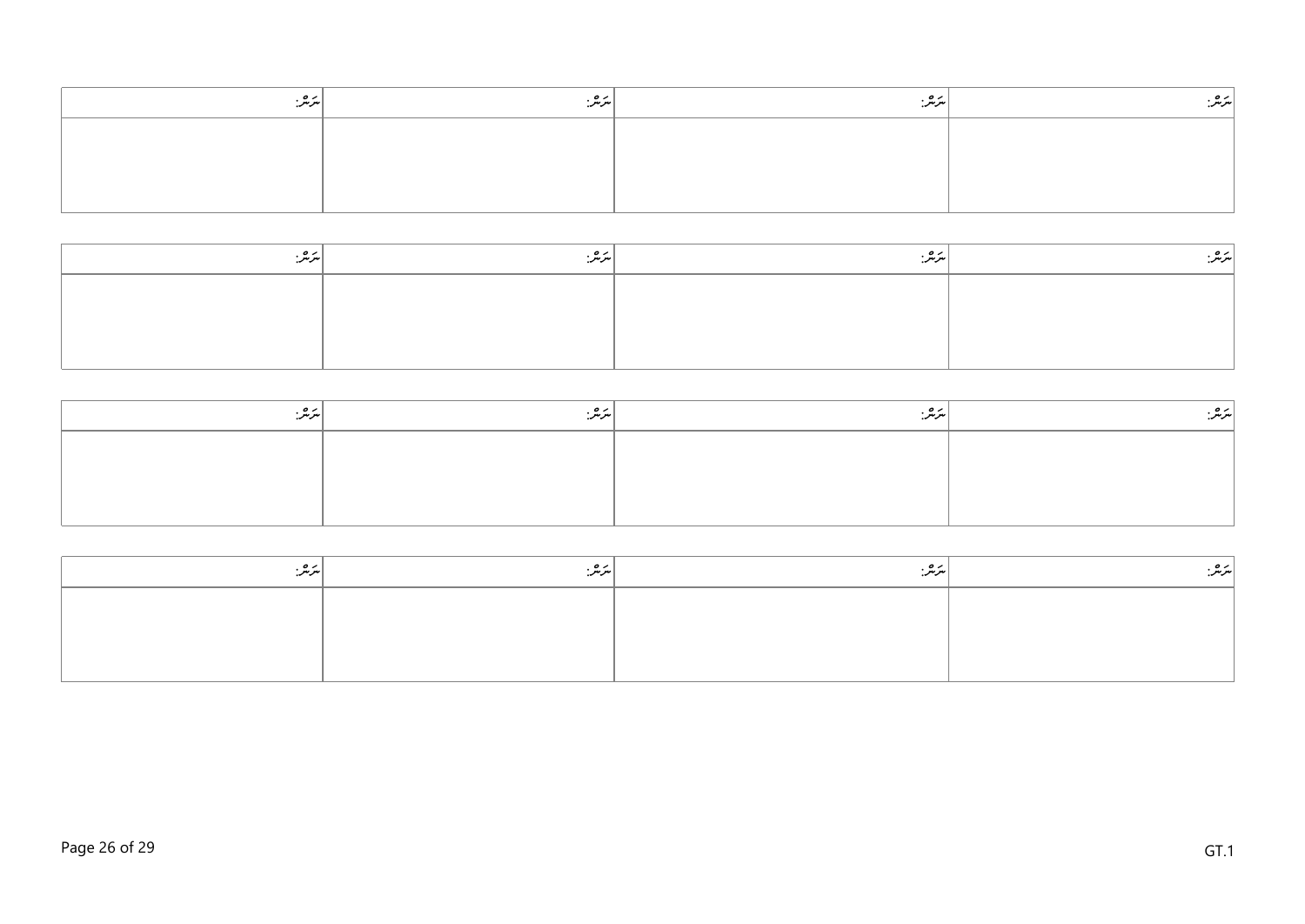| $\cdot$ | ο. | $\frac{\circ}{\cdot}$ | $\sim$<br>سرسر |
|---------|----|-----------------------|----------------|
|         |    |                       |                |
|         |    |                       |                |
|         |    |                       |                |

| ايرعر: | ر ه<br>. . |  |
|--------|------------|--|
|        |            |  |
|        |            |  |
|        |            |  |

| بر ه | 。 | $\sim$<br>َ سومس. |  |
|------|---|-------------------|--|
|      |   |                   |  |
|      |   |                   |  |
|      |   |                   |  |

| 。<br>. س | ىرىىر |  |
|----------|-------|--|
|          |       |  |
|          |       |  |
|          |       |  |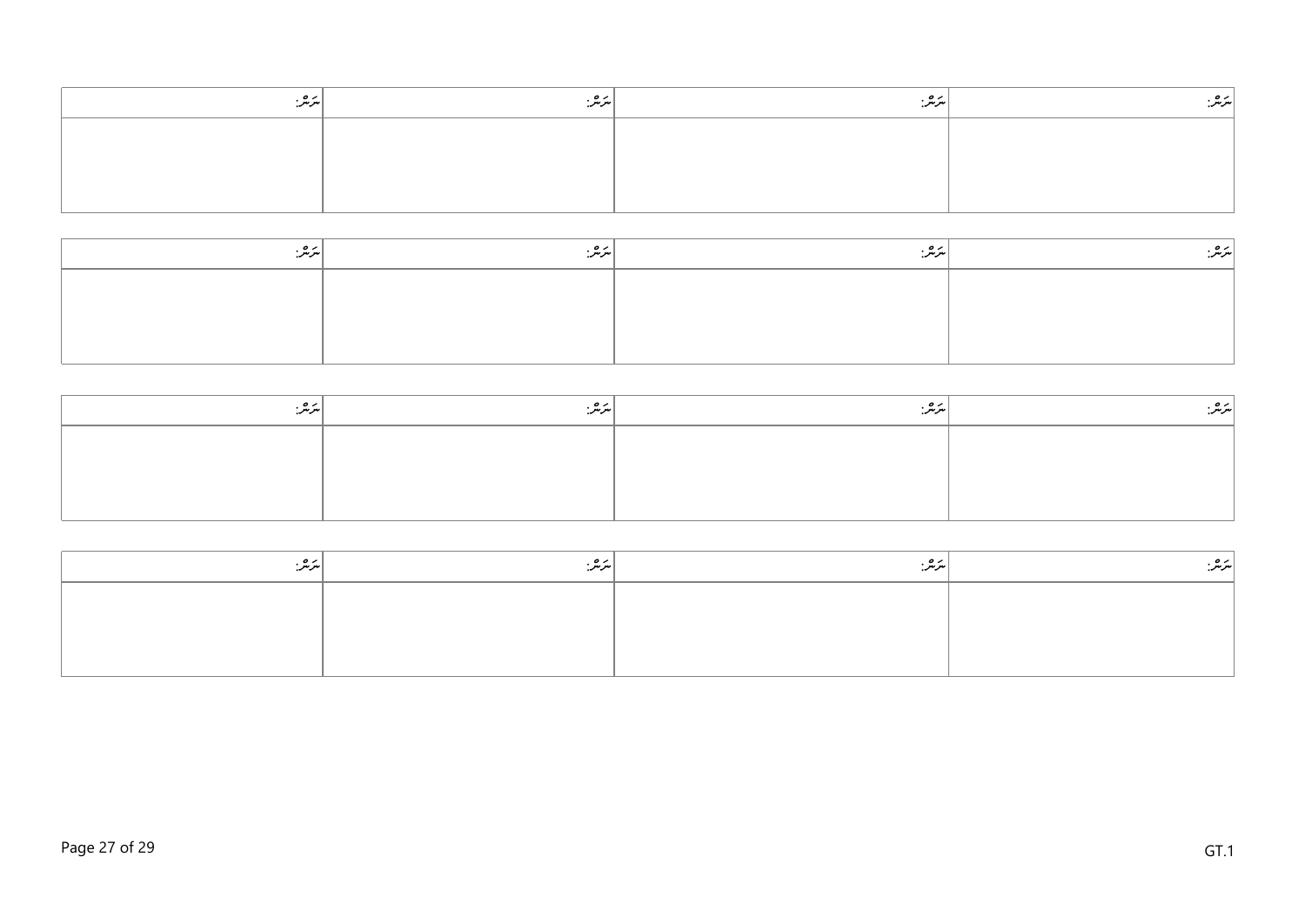| ير هو . | $\overline{\phantom{a}}$ | يرمر | لتزمثن |
|---------|--------------------------|------|--------|
|         |                          |      |        |
|         |                          |      |        |
|         |                          |      |        |

| ىر تىر: | $\circ$ $\sim$<br>" سرسر . | يترمير | o . |
|---------|----------------------------|--------|-----|
|         |                            |        |     |
|         |                            |        |     |
|         |                            |        |     |

| انترنثر: | ر ه |  |
|----------|-----|--|
|          |     |  |
|          |     |  |
|          |     |  |

|  | . ه |
|--|-----|
|  |     |
|  |     |
|  |     |